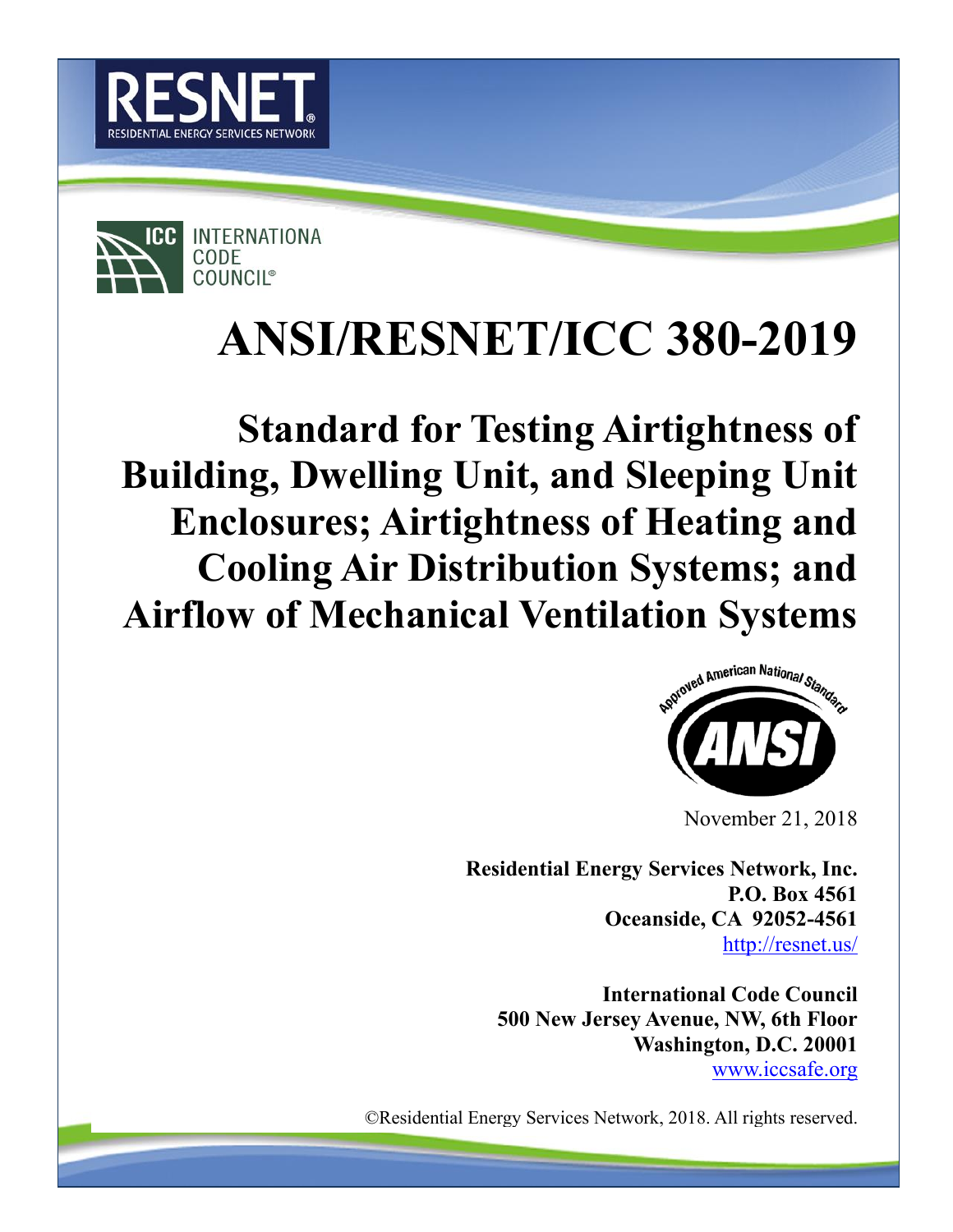#### **RESNET Standards Development Committee 300**

Gayathri Vijayakumar, Chair\* Thiel Butner\* Terry Clausing\* Charles Cottrell\* Philip Fairey\* Dean Gamble\* C.R. Herro\*

Kelly Parker\* Jerry Phelan\* Dave Roberts\* Amy Schmidt\* Brian Shanks\* Iain Walker\* Dan Wildenhaus\*

*\* Denotes members of voting status when the document was approved for publication*

#### **RESNET Standards Management Board**

Philip Fairey, Chair Wes Davis David B. Goldstein

CR Herro David E. Walls

Richard W. Dixon, *Manager of Standards*

*The 2019 edition of this Standard was first approved for publication on November 1, 2018, by the RESNET Standards Management Board.*

## **SPECIAL NOTE**

This ANSI/RESNET/ICC Standard is a voluntary consensus standard developed under the auspices of the Residential Energy Services Network (RESNET) in accordance with RESNET's *Standards Development Policy and Procedures Manual*, Version 2.1, August 25, 2017. RESNET is an American National Standards Institute (ANSI) Accredited Standards Developer. Consensus is defined by ANSI as "substantial agreement reached by directly and materially affected interest categories." This signifies the concurrence of more than a simple majority but not necessarily unanimity. Consensus requires that all views and objections be considered, and that an effort be made toward their resolution. Compliance with this standard is voluntary until and unless a legal jurisdiction makes compliance mandatory.

RESNET obtains consensus through participation of it national members, associated societies, and public review.

This is the second edition of this Standard and supercedes the first edition that was designated and titled ANSI/RESNET 380-2016 Standard for Testing Airtightness of Building Enclosures, Airtightness of Heating and Cooling Air Distribution Systems, and Airflow of Mechanical Ventilation Systems. This second edition incorporates a number of substantive changes, the more significant of which are all addenda to the first edition and criteria specific to attached Dwelling and attached Sleeping Units in buildings of all heights.

This Standard is under continuous maintenance in accordance with Section 10.9 of the *RESNET Standard Development Policy and Procedures Manual.* Continuous maintenance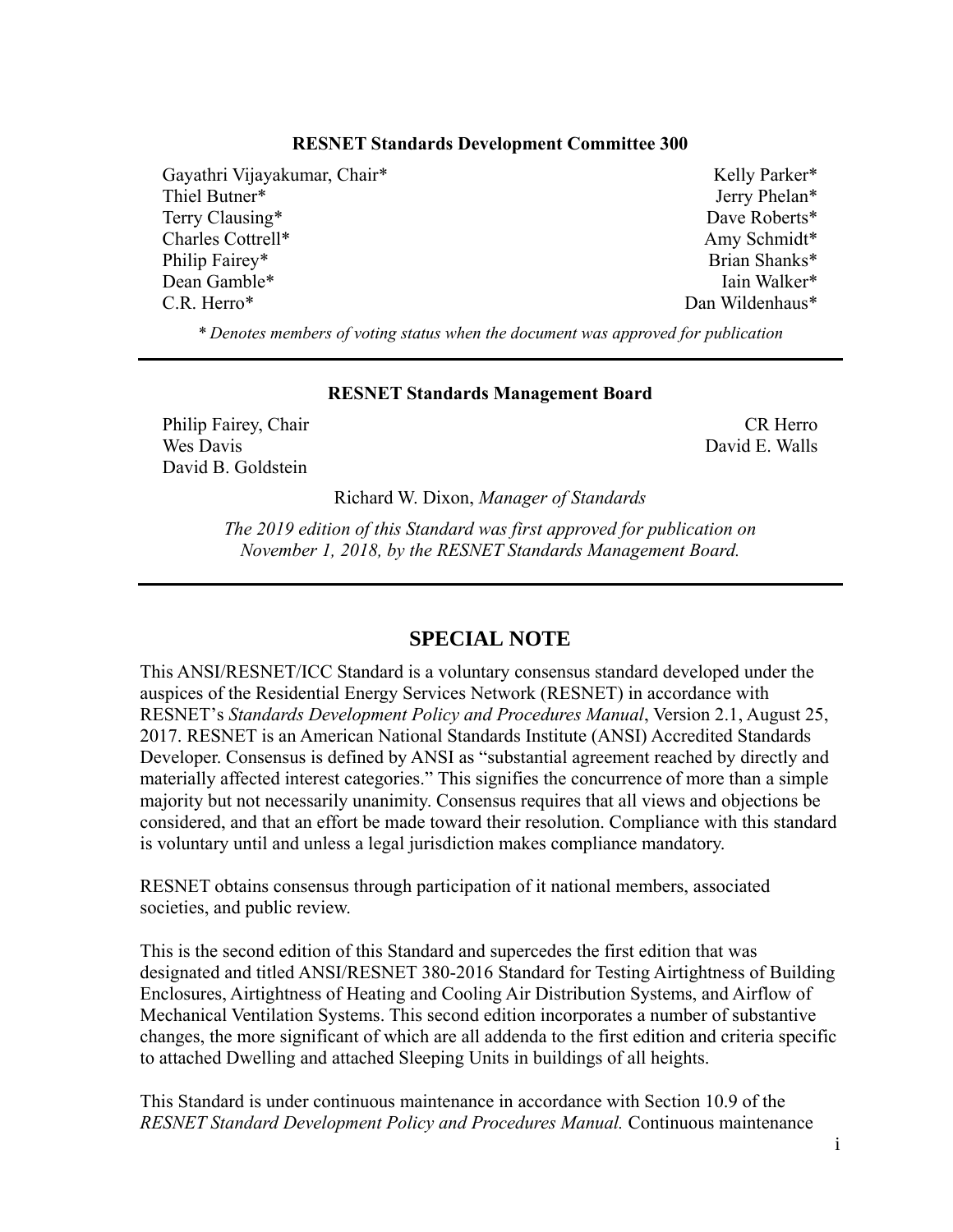proposals should be submitted to the Manager of Standards via the online form on the RESNET website. The Procedures Manual and online forms for submitting continuous maintenance proposals and requests for interpretation can be accessed from the website at [www.resnet.us/blog/resnet-consensus-standards/](http://www.resnet.us/blog/resnet-consensus-standards/) under the heading **RESNET CONSENSUS STANDARDS**.

The Manager of Standards should be contacted for:

- a. Interpretation of the contents of this Standard
- b. Participation in the next review of the Standard
- c. Offering constructive criticism for improving the Standard
- d. Permission to reprint portions of the Standard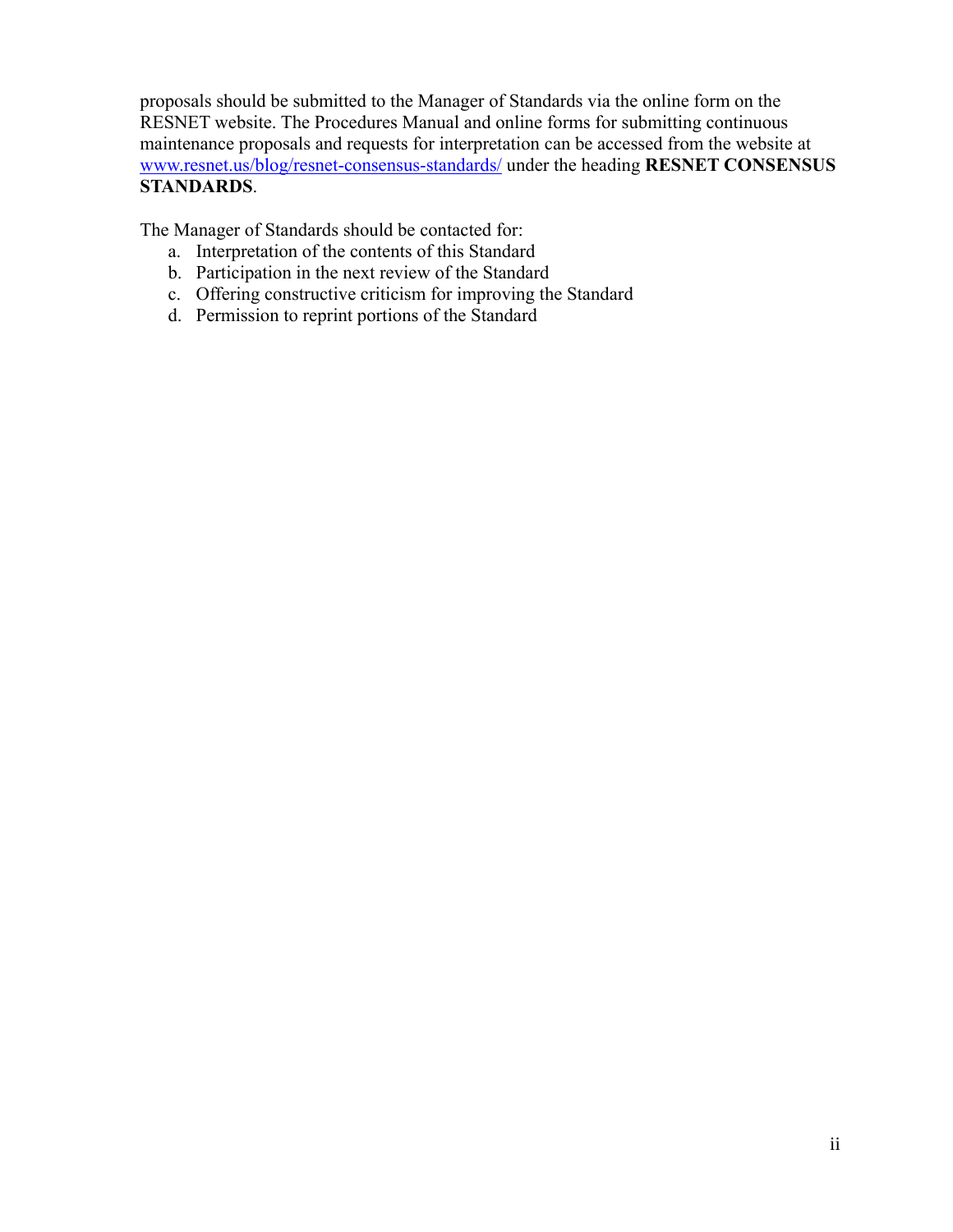## Table of Contents

| 4. Procedure for Measuring Airtightness of Building or Dwelling Unit Enclosure 6      |  |
|---------------------------------------------------------------------------------------|--|
|                                                                                       |  |
|                                                                                       |  |
| 4.3 Procedures to Install the Test Apparatus and Prepare for Airtightness Test 9      |  |
|                                                                                       |  |
| 4.5 Procedure to Prepare the Building or Dwelling Unit for Testing 15                 |  |
|                                                                                       |  |
|                                                                                       |  |
| 5.2 Procedure to Prepare the Building or Dwelling Unit and Duct System for Testing 16 |  |
| 5.3 Procedure to Install the Test Apparatus and Prepare for Airtightness Test 18      |  |
|                                                                                       |  |
|                                                                                       |  |
| 6. Procedure for Measuring Airflow of Mechanical Ventilation Systems 23               |  |
| 6.1 Procedure to Prepare the Building or Dwelling Unit and Mechanical Ventilation     |  |
|                                                                                       |  |
|                                                                                       |  |
|                                                                                       |  |
| 6.4 Procedure to Measure Airflow Mid-Stream in the Ventilation Duct 28                |  |
|                                                                                       |  |
|                                                                                       |  |
|                                                                                       |  |
|                                                                                       |  |
|                                                                                       |  |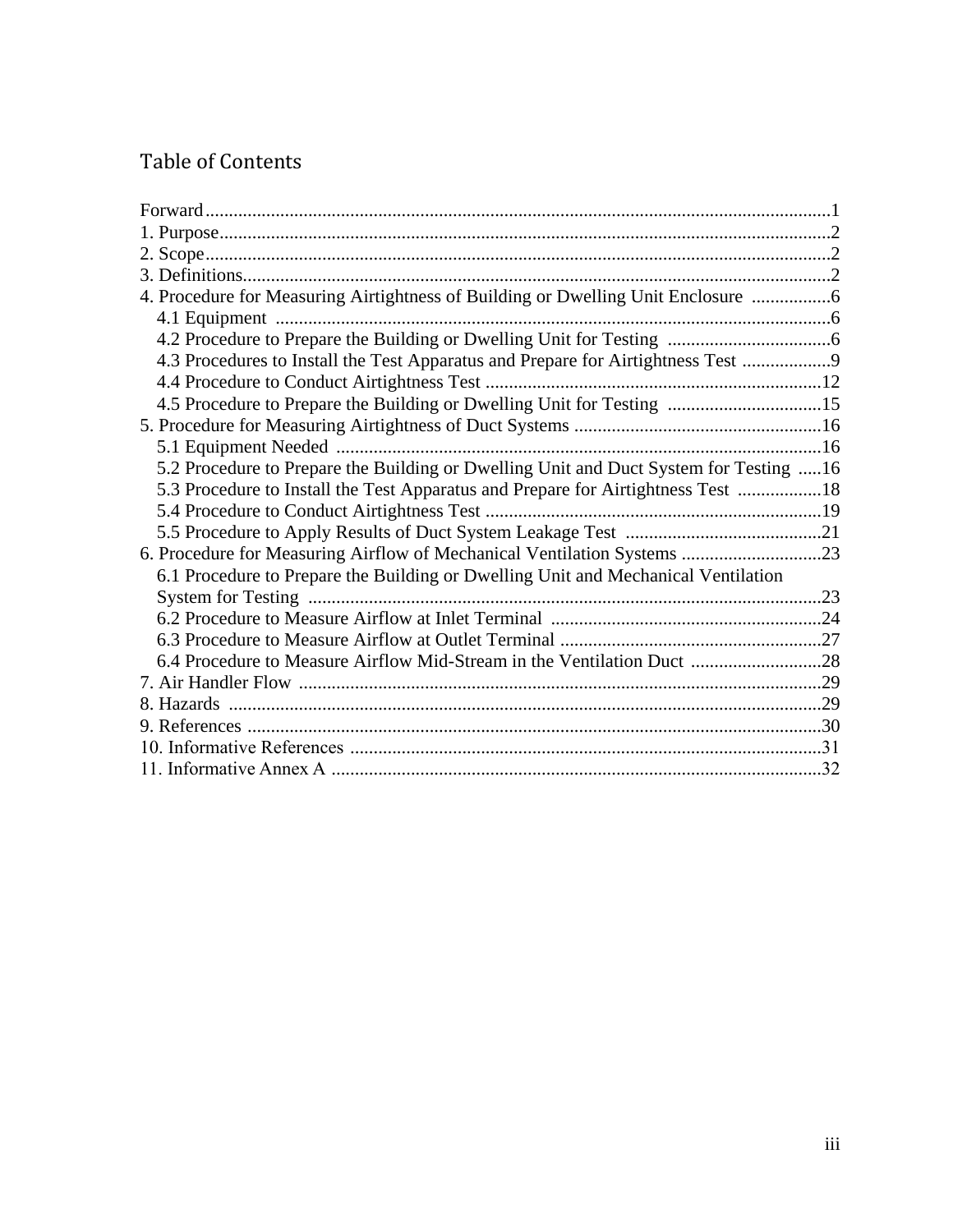## **ANSI/RESNET/ICC 380-2019**

## **Standard for Testing Airtightness of Building, Dwelling Unit, and Sleeping Unit Enclosures; Airtightness of Heating and Cooling Air Distribution Systems; and Airflow of Mechanical Ventilation Systems**

## **Forward (Informative)**

Standard 380 has been developed to provide a consensus national standard for consistent measurement of several air-flow related building metrics. It builds on existing American National Standards to provide standard procedures essential to the evaluation of the energy performance of Residential Buildings, as well as Dwelling Units and Sleeping Units within Residential or Commercial Buildings.

This Standard provides a consistent, uniform methodology for evaluating the airtightness of building, Dwelling Unit, and Sleeping Unit enclosures and heating and cooling air distribution systems, and the air flows of mechanical ventilation systems. These test procedures can be used as diagnostics, in quality assurance and control, for determining compliance with codes and standards, and to determine inputs to energy simulations and ratings. The Standard recognizes that some test procedures are easier to perform depending on building and HVAC system characteristics and that different codes and standards have specific testing requirements. Therefore, the Standard presents several alternative approaches for each measurement to allow flexibility in application of the standard.

Requirements for recording, documenting and reporting how the tests established by this standard are conducted and the test results shall be those established by the adopting entities.

This Standard is under continuous maintenance pursuant to RESNET's ANSI-accredited *Standards Development Policy and Procedures Manual.* Forms and procedures for submitting change proposals may be found on RESNET's Website at [www.resnet.us/blog/resnet-consensus](http://www.resnet.us/blog/resnet-consensus-standards/)[standards/](http://www.resnet.us/blog/resnet-consensus-standards/) under the heading **STANDARDS DEVELOPMENT**. When proposed addenda are available for public review and when approved addenda are published, notices will be published on RESNET's Website.

This Standard contains both normative and informative material. Normative materials make up the body of the Standard and must be complied with to conform to the Standard. Informative materials are clearly marked as such, are not mandatory, and are limited to this forward, footnotes, references and annexes.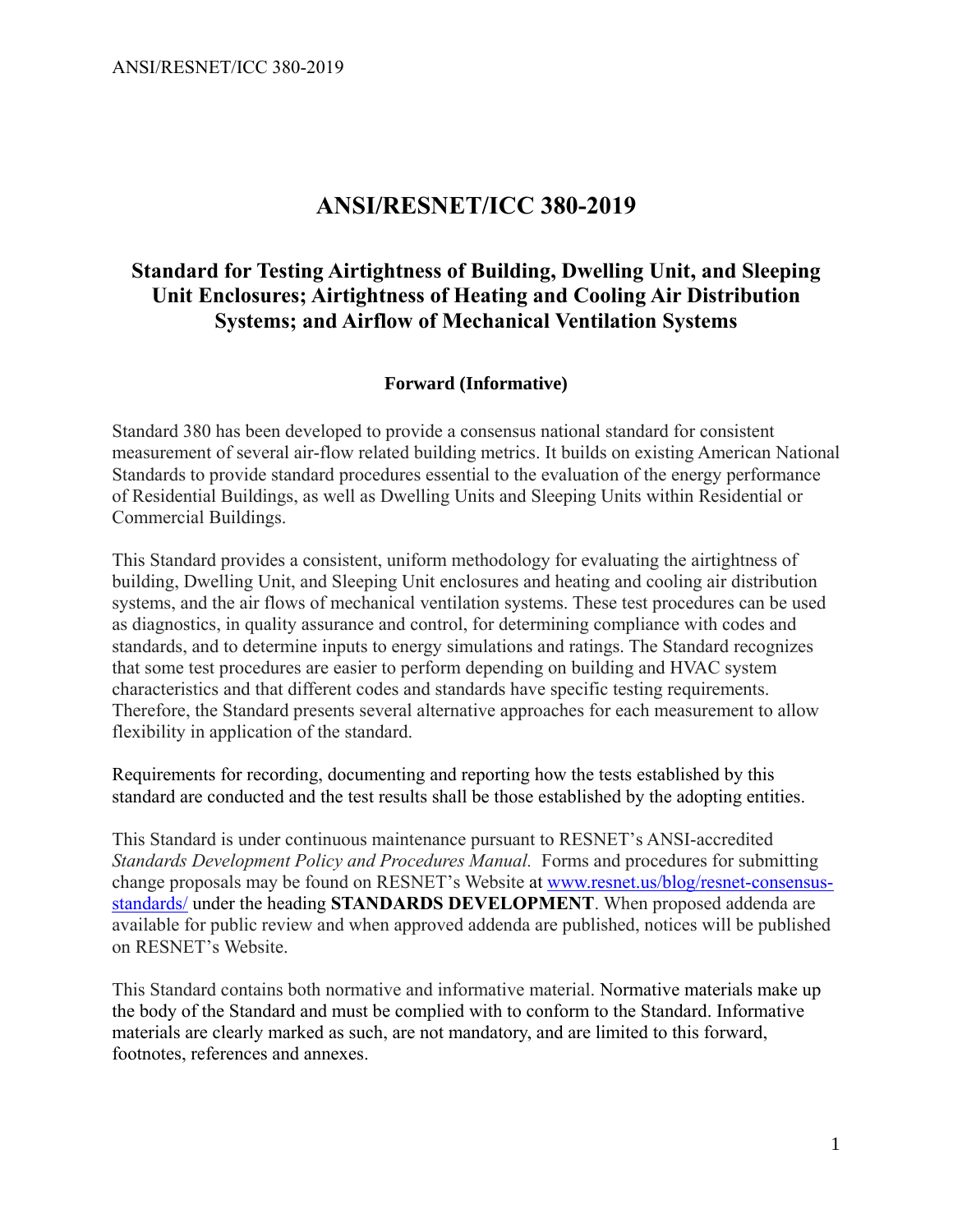## **1. Purpose**

**1.1.** The provisions of this document are intended to establish national standards for testing the airtightness of enclosures and heating and cooling air distribution systems, and the airflow of mechanical ventilation systems. This Standard is intended for use by parties including home energy raters, energy auditors, or code officials who are evaluating the performance of Residential Buildings, or of Dwelling Units or Sleeping Units within Residential or Commercial Buildings.

## **2. Scope**

**2.1.** This Standard defines procedures for measuring the airtightness of building, Dwelling Unit, and Sleeping Unit enclosures, the airtightness of heating and cooling air distribution systems, and the airflow of mechanical ventilation systems.

This Standard is applicable to all Dwelling Units and Sleeping Units in Residential and Commercial Buildings. The term Dwelling Unit can be replaced with Sleeping Unit throughout the standard, except where specifically noted.

This Standard provides separate procedures for measuring the airtightness of building enclosures and the airtightness of attached Dwelling Unit and Sleeping Unit enclosures.

The procedure for measuring the airtightness of heating and cooling air distribution systems is applicable to Dwelling Units and Sleeping Units with their own duct system separate from other Dwelling Units and Sleeping Units.

The procedure for measuring the airflow of mechanical ventilation systems is applicable to Dwelling Units and Sleeping Units with their own ventilation system or with a central/shared system.

## **3. Definitions**

 $\overline{a}$ 

*Blower Door –* A device that combines an Air-Moving Fan as defined in Section 4.1.1, an Airflow Meter as defined in Section 4.1.3, and a covering to integrate the Air-Moving Fan into the building or Dwelling Unit opening.

*Commercial Building* – All buildings that are not included in the definition of Residential Buildings.

*Compartmentalization Boundary* - The surface that bounds the Infiltration Volume of the Dwelling Unit.

*Conditioned Floor Area*  $(CFA)^{1}$  *– The floor area of the Conditioned Space Volume within a* building or Dwelling Unit, not including the floor area of attics, crawlspaces, and basements below air sealed and insulated floors. The following specific spaces are addressed to ensure consistent application of this definition:

<sup>1</sup> (Informative Note) Informative Annex A contains a table that summarizes parts of a Dwelling Unit that are included in Conditioned Floor Area.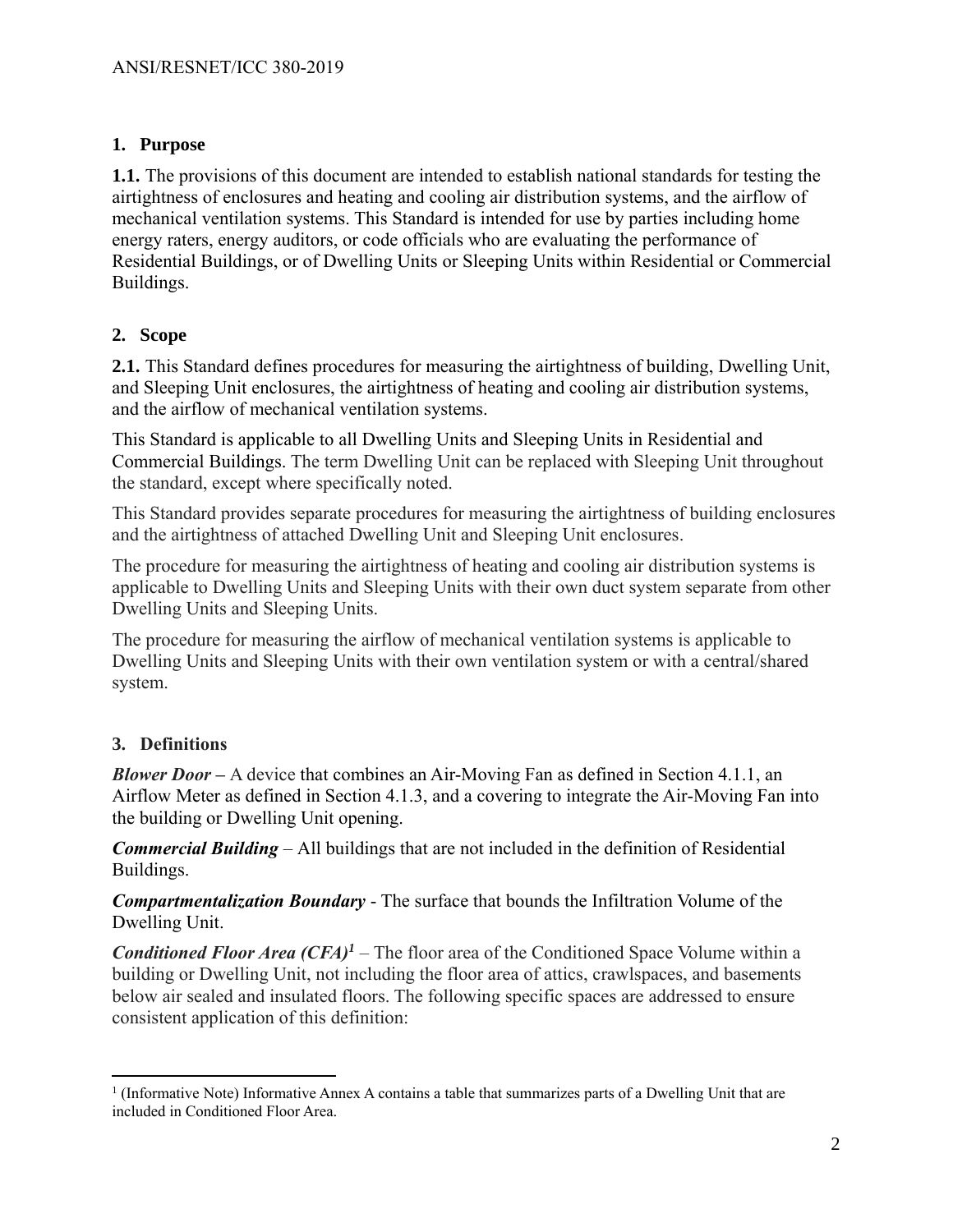$\overline{a}$ 

- The floor area of a wall assembly that is adjacent to Conditioned Space Volume shall be included.
- The floor area of a basement shall be included if the party conducting the evaluation has either:
	- o Obtained an ACCA Manual J, S, and either B or D report and verified that both the heating and cooling equipment and distribution system are designed to offset the entire design load of the volume, or,
	- o Verified through visual inspection that both the heating and cooling equipment and distribution system serve the volume and, in the judgement of the party conducting evaluations, are capable of maintaining the heating and cooling temperatures specified by the Thermostat section in Table 4.2.2(1) of ANSI/RESNET/ICC 301.
- The floor area of a garage shall be excluded, even when it is conditioned.
- The floor area of a thermally isolated sunroom shall be excluded.
- The floor area of an attic shall be excluded, even when it is Conditioned Space Volume.
- The floor area of a crawlspace shall be excluded, even when it is Conditioned Space Volume.

**Conditioned Space Volume<sup>2</sup>** - The volume within a building or Dwelling Unit serviced by a space heating or cooling system designed to maintain space conditions at 78 **°**F (26 **°**C) for cooling and 68 **°**F (20 **°**C) for heating. The following specific spaces are addressed to ensure consistent application of this definition:

- If the volume both above and below a floor assembly meets this definition and is part of the subject Dwelling Unit, then the volume of the floor assembly shall also be included. Otherwise the volume of the floor assembly shall be excluded.
	- $\circ$  Exception: The wall height shall extend from the finished floor to the bottom side of the floor decking above the subject Dwelling Unit for non-top floor level Dwelling Units and to the exterior enclosure air barrier for top floor level Dwelling Units.
- If the volume of at least one of the spaces horizontally adjacent to a wall assembly meets this definition, and that volume is part of the subject Dwelling Unit, then the volume of the wall assembly shall also be included. Otherwise, the volume of the wall assembly shall be excluded.
	- o Exception: If the volume of one of the spaces horizontally adjacent to a wall assembly is a Dwelling Unit other than the subject Dwelling Unit, then the volume of that wall assembly shall be evenly divided between both adjacent Dwelling Units.

<sup>&</sup>lt;sup>2</sup> (Informative Note) Informative Annex A has a table that summarizes parts of a Dwelling Unit that are included in Conditioned Space Volume.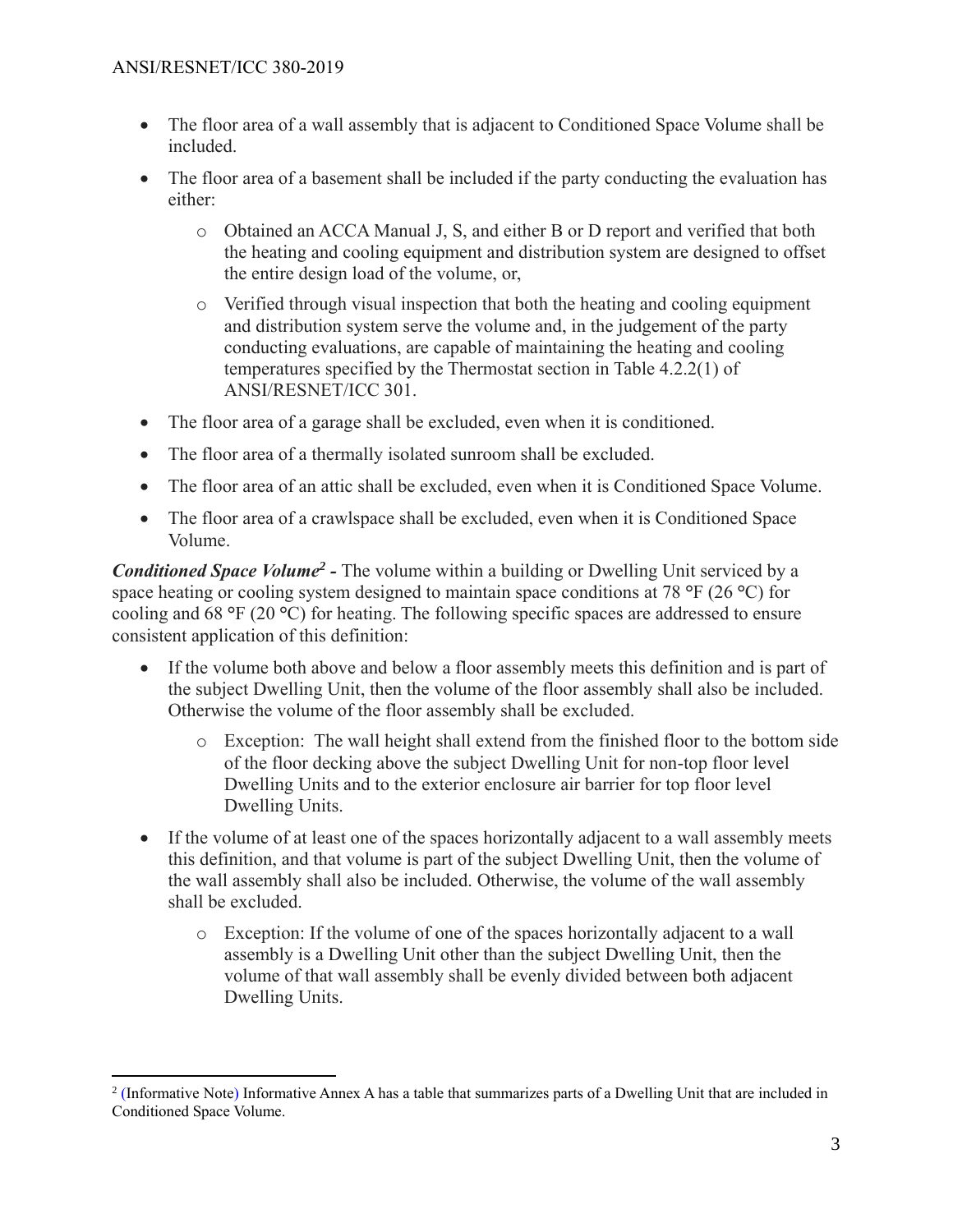- The volume of an attic that is not both air sealed and insulated at the roof deck shall be excluded.
- The volume of a vented crawlspace shall be excluded.
- The volume of a garage shall be excluded, even when it is conditioned.
- The volume of a thermally isolated sunroom shall be excluded.
- The volume of an attic that is both air sealed and insulated at the roof deck, the volume of an unvented crawlspace, and the volume of a basement shall only be included if the volume is contiguous with the subject Dwelling Unit and the party conducting evaluations has either:
	- o Obtained an ACCA Manual J, S, and either B or D report and verified that both the heating and cooling equipment and distribution system are designed to offset the entire design load of the volume, or,
	- $\circ$  Verified through visual inspection that both the heating and cooling equipment and distribution system serve the volume and, in the judgement of the party conducting evaluations, are capable of maintaining the heating and cooling temperatures specified by the Thermostat section in Table 4.2.2(1) of ANSI/RESNET/ICC 301.
- The volume of a mechanical closet, regardless of access location, that is contiguous with the subject Dwelling Unit shall be included if:
	- $\circ$  it is serviced by a space heating or cooling system designed to maintain space conditions at 78 **°**F (26 **°**C) for cooling and 68 **°**F (20 **°**C) for heating, and
	- o it only includes equipment serving the subject Dwelling Unit, and
	- $\circ$  the mechanical room is not intentionally air sealed from the subject Dwelling Unit

*Dwelling* - Any building that contains one or two Dwelling Units used, intended, or designed to be built, used, rented, leased, let or hired out to be occupied, or that are occupied for living purposes.

*Dwelling Unit* - a single unit providing complete, independent living facilities for one or more persons, including permanent provisions for living, sleeping, eating, cooking, and sanitation.

*Dwelling Unit Mechanical Ventilation* – A mechanical exchange of indoor air with outdoor air throughout a Dwelling Unit, using a Balanced System, Exhaust System, Supply System, or combination thereof that is designed to operate continuously or through a programmed intermittent schedule to satisfy a Dwelling Unit ventilation rate.

*Infiltration Volume<sup>3</sup>* – The sum of the Conditioned Space Volume and additional adjacent volumes in the Dwelling Unit that meet the following criteria:

<sup>&</sup>lt;sup>3</sup> (Informative Note) Informative Annex A has a table that summarizes parts of a Dwelling Unit that are included in Infiltration Volume.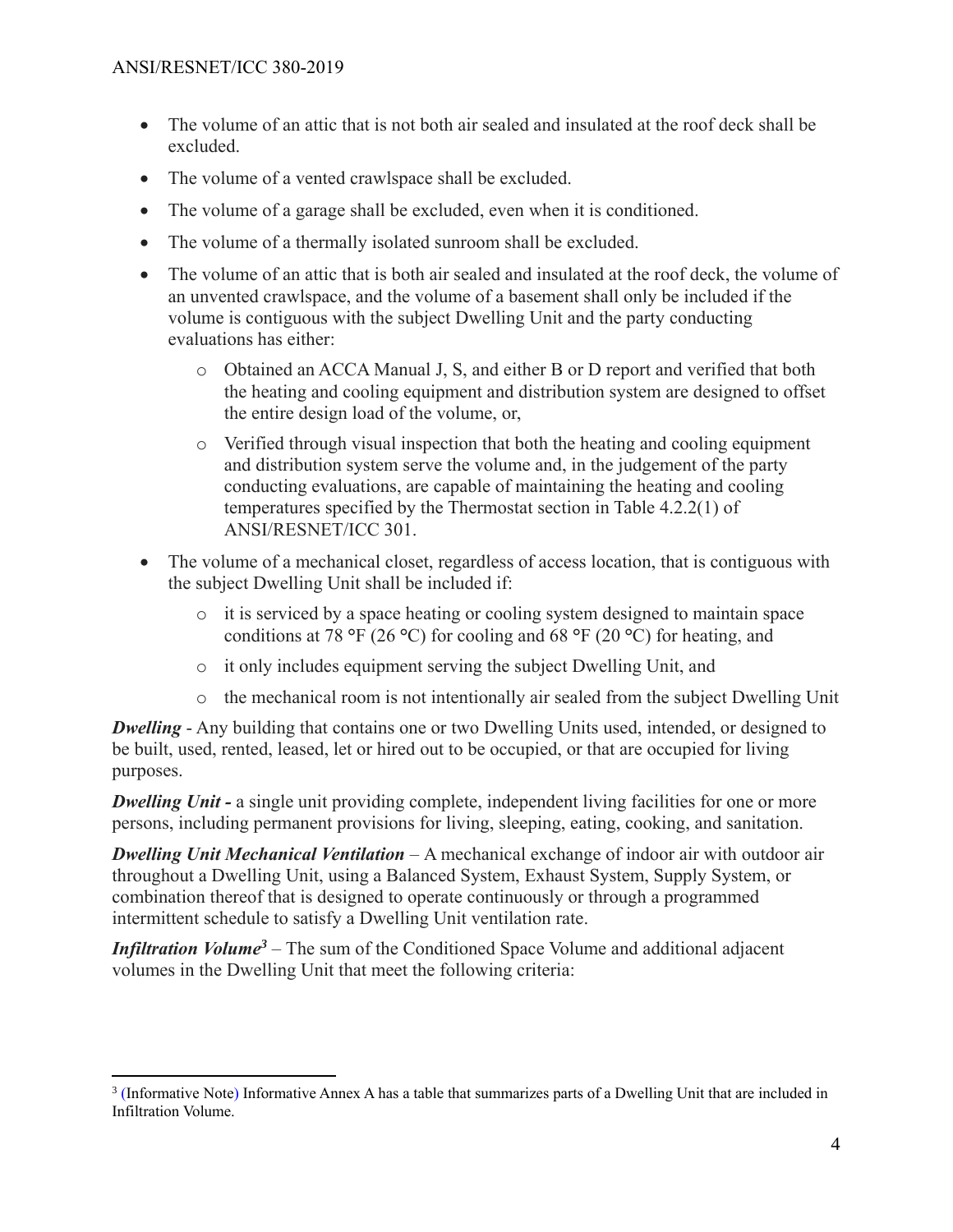- Crawlspaces and floor assemblies above crawlspaces, when the access doors or hatches between the crawlspace and Conditioned Space Volume are open during the enclosure airtightness test (Section 4.2.3),
- Attics, when the access doors or access hatches between the attic and Conditioned Space Volume are open during the enclosure airtightness test (Section 4.2.4),
- Basements and floor assemblies above basements, where the doors between the basement and Conditioned Space Volume are open during the enclosure airtightness test (Section 4.2.5).

*Residential Building -* Includes detached single-family Dwellings, two-family Dwellings and multiple single-family Dwellings (Townhouses) as well as International Building Code Group R-2, R-3 and R-4 buildings three stories or less in height above grade plane. (i.e. residential other than where occupants are transient, such as hotels and motels)

*Sleeping Unit* – A room or space in which people sleep, which can also include permanent provisions for living, eating, and either sanitation or kitchen facilities but not both. Such rooms and spaces that are also part of a Dwelling Unit are not Sleeping Units*.*

**Townhouse** - A single-family Dwelling Unit constructed in a group of three or more attached units in which each unit extends from foundation to roof and with open space on at least two sides.

*Unconditioned Space Volume<sup>4</sup>* - The volume within a building or Dwelling Unit that is not Conditioned Space Volume but which contains heat sources or sinks that influence the temperature of the area or room. The following specific spaces are addressed to ensure consistent application of this definition for inclusion in Unconditioned Space Volume:

- If either one or both of the volumes above and below a floor assembly is Unconditioned Space Volume, then the volume of the floor assembly shall be included.
- If the volume of both of the spaces horizontally adjacent to a wall assembly are Unconditioned Space Volume, then the volume of the wall assembly shall be included.
- The volume of an attic that is not both air sealed and insulated at the roof deck shall be included.
- The volume of a vented crawlspace shall be included.
- The volume of an attached garage shall be included, even when it is conditioned.
- The volume of a thermally isolated sunroom shall be included.
- The volume of an attic that is both air sealed and insulated at the roof deck, the volume of an unvented crawlspace, and the volume of a basement shall be included unless it meets the definition of Conditioned Space Volume.

*Whole-House Fan* – A forced air system consisting of a fan or blower that exhausts at least 5 ACH of indoor air to the outdoors and thereby drawing outdoor air into a home through open windows and doors for the purpose of cooling the home.

 4 (Informative Note) Informative Annex A has a table that summarizes parts of a Dwelling Unit that are included in Unconditioned Space Volume.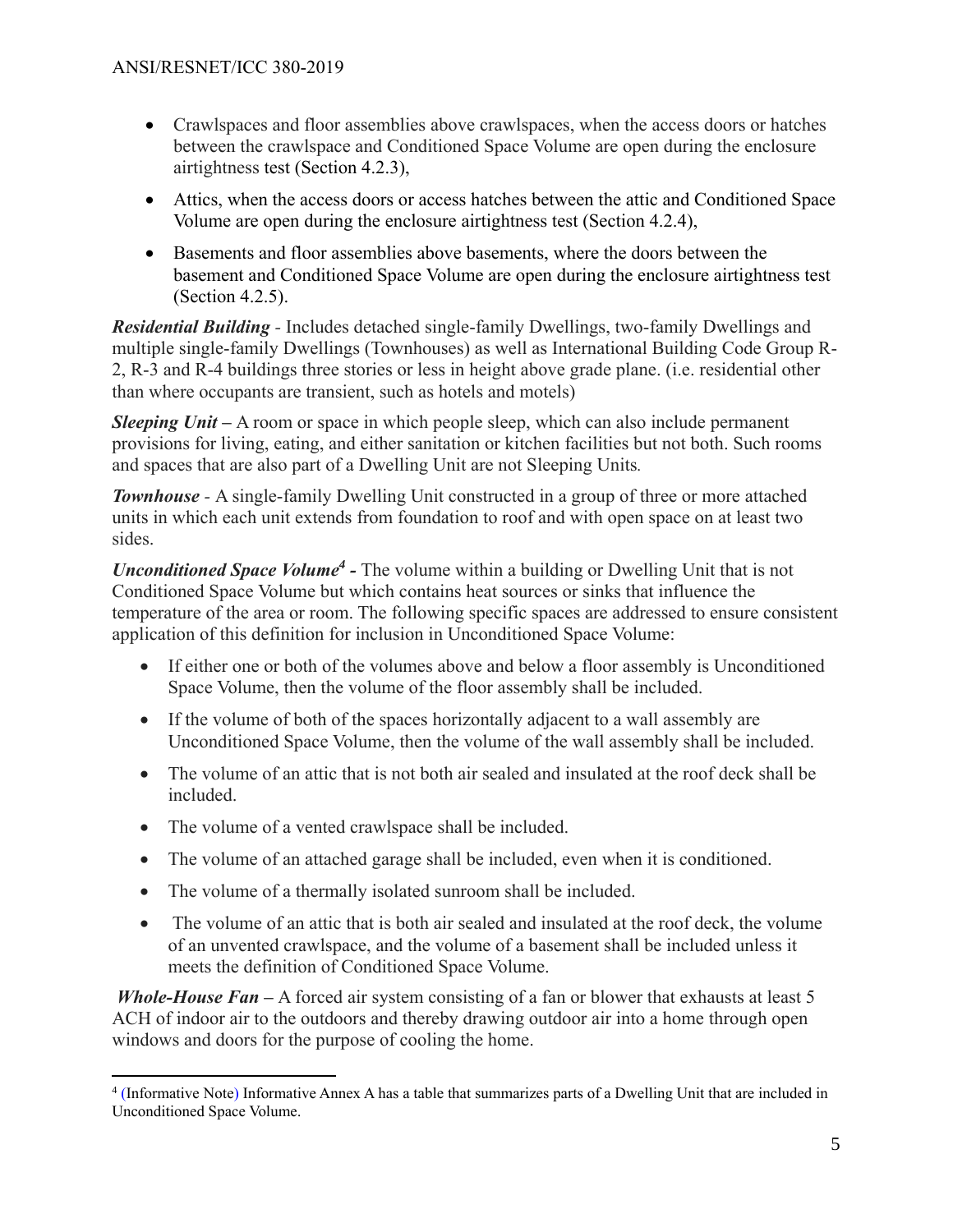## **4. Procedure for Measuring Airtightness of Building or Dwelling Unit Enclosure**

### **4.1. Equipment**

 $\overline{a}$ 

The Equipment listed in this section shall have their calibrations checked at the manufacturer's recommended interval, and at least annually if no time is specified.

- **4.1.1.** Air-Moving Fan. A fan that is capable of moving air into or out of the building or Dwelling Unit to achieve one or more target pressure differences between the building or Dwelling Unit and the exterior.
- **4.1.2.** Manometer. A device that is capable of measuring pressure difference with a maximum error of 1 % of reading, or 0.25 Pa (0.001 in. H2O), whichever is greater.
- **4.1.3.** Airflow Meter. A device to measure volumetric airflow with a maximum error of 5% of the measured flow.
- **4.1.4.** Thermometer. An instrument to measure air temperature with an accuracy of  $\pm 1$ °C (2°F).
- **4.1.5.** Blower Door. A device that combines an Air-Moving Fan as defined in Section 4.1.1, an Airflow Meter as defined in Section 4.1.3, and a covering to integrate the Air-Moving Fan into the building opening.

## **4.2. Procedure to Prepare the Building or Dwelling Unit for Testing<sup>5</sup>**

- **4.2.1. Fenestration**. Exterior doors and windows shall be closed and latched.
- **4.2.2. Attached garages.** All exterior garage doors and windows shall be closed and latched unless the Blower Door is installed between the Conditioned Space Volume and the garage, in which case the garage shall be opened to outside by opening at least one exterior garage door.
- **4.2.3. Crawlspaces.** Crawlspaces shall be configured as follows and the position of the crawlspace access doors and hatches shall be recorded. When the access doors and hatches between Conditioned Space Volume and the crawlspace are closed, due to requirements in 4.2.3.1or 4.2.3.2.1, the crawlspace shall be excluded from Infiltration Volume and Conditioned Space Volume.
- **4.2.3.1.** If a crawlspace is vented to the exterior, interior access doors and hatches between the Conditioned Space Volume and the crawlspace shall be closed. Exterior crawlspace access doors, hatches, and vents shall be left in their asfound position.
- **4.2.3.2.** If a crawlspace is not vented to the exterior, all access doors and hatches between the Conditioned Space Volume and crawlspace shall be opened.

 $<sup>5</sup>$  (Normative Note) It is permissible for air tightness testing of Dwelling Units that contain fire suppression systems</sup> to be performed with temporary sprinkler head covers in place.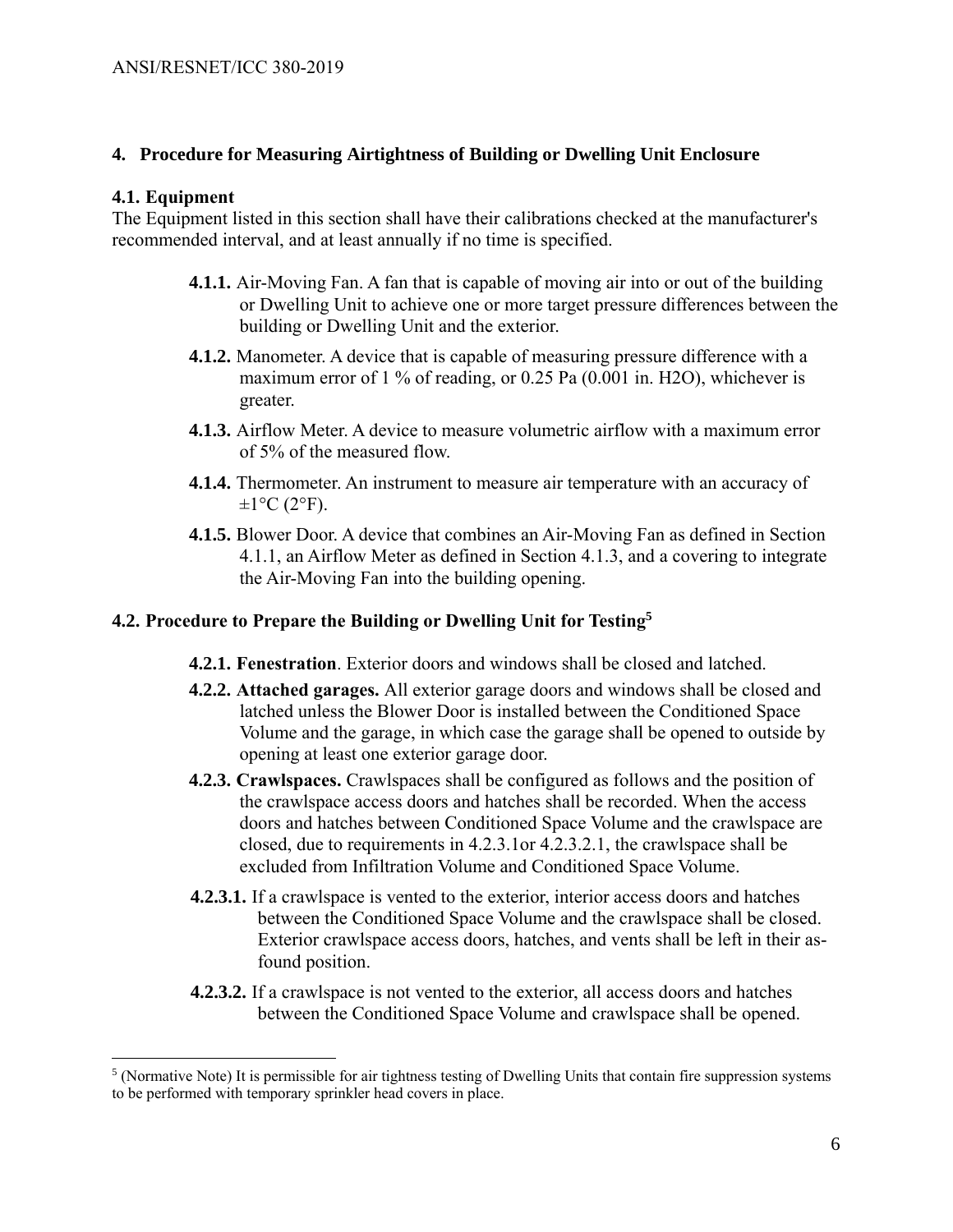Exterior crawlspace access doors, hatches, and vents shall be closed to the extent possible.

- **4.2.3.2.1.** Exception: If the floor above the crawlspace is air sealed and insulated, the access doors and hatches between the Conditioned Space Volume and crawlspace shall be closed. Exterior crawlspace access doors, hatches, and vents shall be left in their as-found position.
- **4.2.4. Attics.** Attics shall be configured as follows and the position of the attic access doors and hatches shall be recorded. When the access doors and hatches between the Conditioned Space Volume and the attic are closed, due to requirements in 4.2.4.1 or there are no access doors, the attic shall be excluded from Infiltration Volume and Conditioned Space Volume.
- **4.2.4.1.** If an attic is not *both* air sealed and insulated at the roof deck, access doors and hatches between the Conditioned Space Volume and the attic shall be closed. Exterior attic access doors, hatches and vents shall be left in their asfound position.
- **4.2.4.2.** If an attic is both air sealed and insulated at the roof deck, interior access doors and hatches between the Conditioned Space Volume and the attic shall be opened. Exterior attic access doors, vents, and hatches shall be closed to the extent possible.
- **4.2.5. Basements.** Basements shall be configured as follows and the position of the basement doors shall be recorded. When doors between the Conditioned Space Volume and the basement are closed, due to requirements in 4.2.5.1.1, the basement shall be excluded from Infiltration Volume and Conditioned Space Volume.
- **4.2.5.1.** All doors between the Conditioned Space Volume and basement shall be opened. Exterior basement access doors, vents, and hatches shall be closed to the extent possible.
	- **4.2.5.1.1. Exception:** When the floor above the basement is air sealed and insulated, doors between the basement and Conditioned Space Volume shall be closed. Exterior basement access doors, hatches and vents shall be left in their as-found position.
- **4.2.6. Interior doors.** All doors between rooms inside the Conditioned Space Volume shall be opened.
- **4.2.7. Chimney dampers and combustion-air inlets on solid fuel appliances.**  Chimney dampers and combustion-air inlets on solid fuel appliances shall be closed. Precautions shall be taken to prevent ashes or soot from entering the building or Dwelling Unit during testing.
- **4.2.8. Combustion appliance flue vents.** Combustion appliance flue vents shall be left in their as-found position.
- **4.2.9. Fans.** Any fan or appliance capable of inducing airflow across the building or Dwelling Unit enclosure shall be turned off including, but not limited to, clothes dryers, attic and crawlspace fans, kitchen and bathroom exhaust fans, air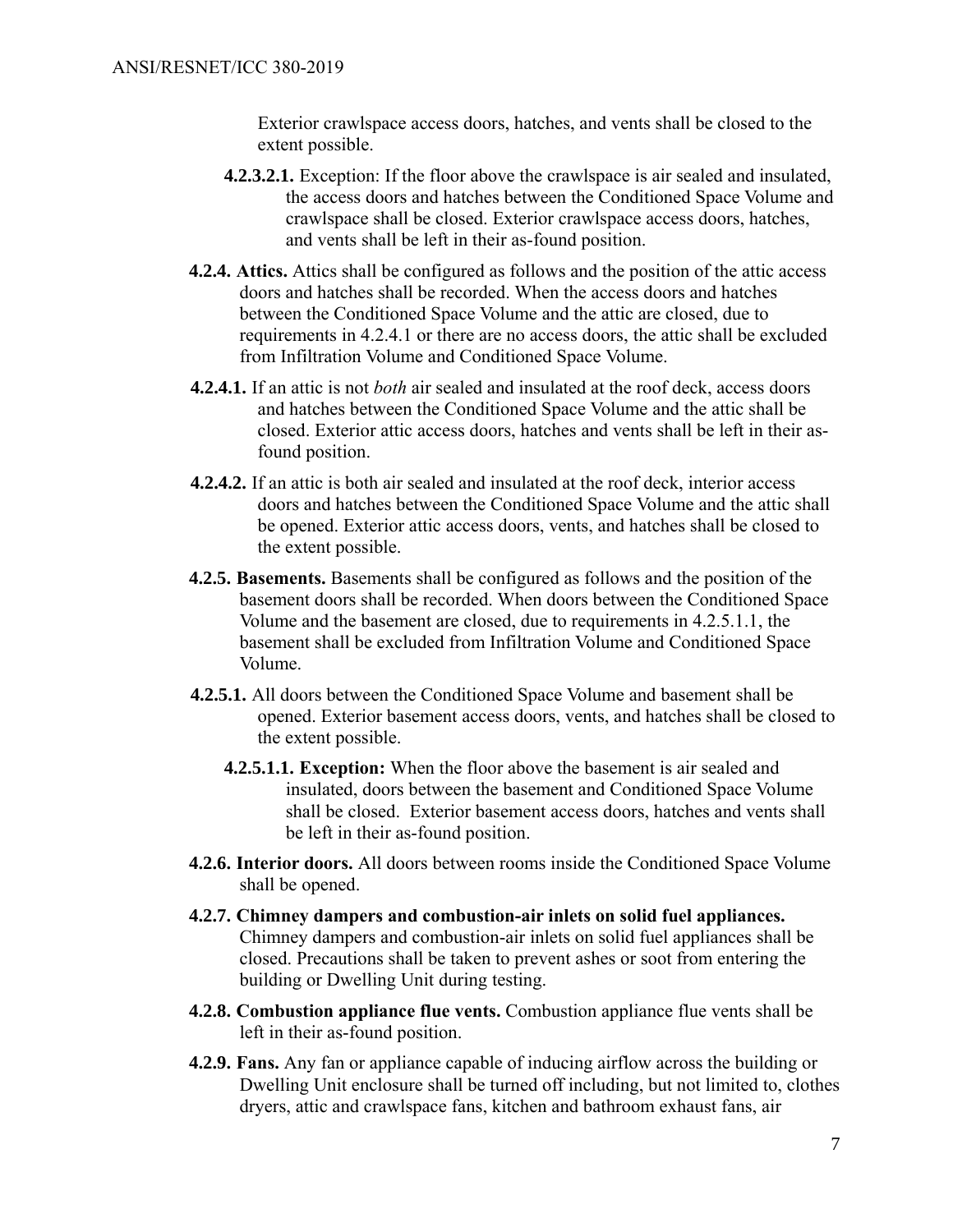handlers, and ventilation fans used in a Dwelling Unit Mechanical Ventilation system<sup>6</sup>. The party conducting the test shall not turn on fans in adjacent attached Dwelling Units. For continuously operating central ventilation systems serving more than one Dwelling Unit in a building with multiple Dwelling Units, the registers shall be sealed in the subject Dwelling Unit. The central ventilation system shall be turned off where possible. If it is not possible to turn off the system, then it can be left operating provided sealing select registers will not compromise the system and the sealed registers remain sealed during the test.

## **4.2.10. Dampers**

- **4.2.10.1.** Non-motorized dampers<sup>7</sup> that connect the Conditioned Space Volume to the exterior or to Unconditioned Space Volumes shall be left in their as-found positions.<sup>8</sup>
- **4.2.10.2.** Motorized dampers that connect the Conditioned Space Volume to the exterior or to Unconditioned Space Volume shall be placed in their closed positions and shall not be further sealed.

## **4.2.11. Non-dampered openings for ventilation, combustion air and make-up air**

- **4.2.11.1.** Non-dampered ventilation openings of intermittently operating local exhaust ventilation systems<sup>9</sup> that connect the Conditioned Space Volume to the exterior or to Unconditioned Space Volume shall be left open.
- **4.2.11.2.** Non-dampered ventilation openings of intermittently operating Dwelling Unit ventilation systems, including HVAC fan-integrated outdoor air inlets, that connect the Conditioned Space Volume to the exterior or to Unconditioned Space Volume shall not be sealed.
- **4.2.11.3.** Non-dampered ventilation openings of continuously operating local exhaust ventilation systems<sup>10</sup> that connect the Conditioned Space Volume to the exterior or to Unconditioned Space Volume shall be sealed at the exterior of the enclosure where conditions allow.
- **4.2.11.4.** Non-dampered ventilation openings of continuously operating Dwelling Unit ventilation systems that connect the Conditioned Space Volume to the exterior or to Unconditioned Space Volume shall be sealed at the exterior of the enclosure where conditions allow.
- **4.2.11.5.** All other non-dampered intentional openings between Conditioned Space Volume and the exterior or Unconditioned Space Volume shall be left open.<sup>11</sup> This includes non-dampered openings to a duct, unless it has a fan that is

<sup>&</sup>lt;sup>6</sup> (Informative Note) For example, a system intended to meet ASHRAE Standard 62.2.

 $7$  (Informative Note) For example, pressure-activated operable dampers and fixed dampers.

<sup>8</sup> (Informative Note) For example, a fixed damper in a duct supplying outdoor air for an intermittent ventilation system that utilizes the HVAC fan shall be left in its as-found position.

<sup>&</sup>lt;sup>9</sup> (Informative Note) For example, bath fan and kitchen range fan.

<sup>&</sup>lt;sup>10</sup> (Informative Note) For example, bathroom or kitchen exhaust.

 $11$  (Informative Note) For example, un-dampered combustion air or make-up air openings shall be left in their open position.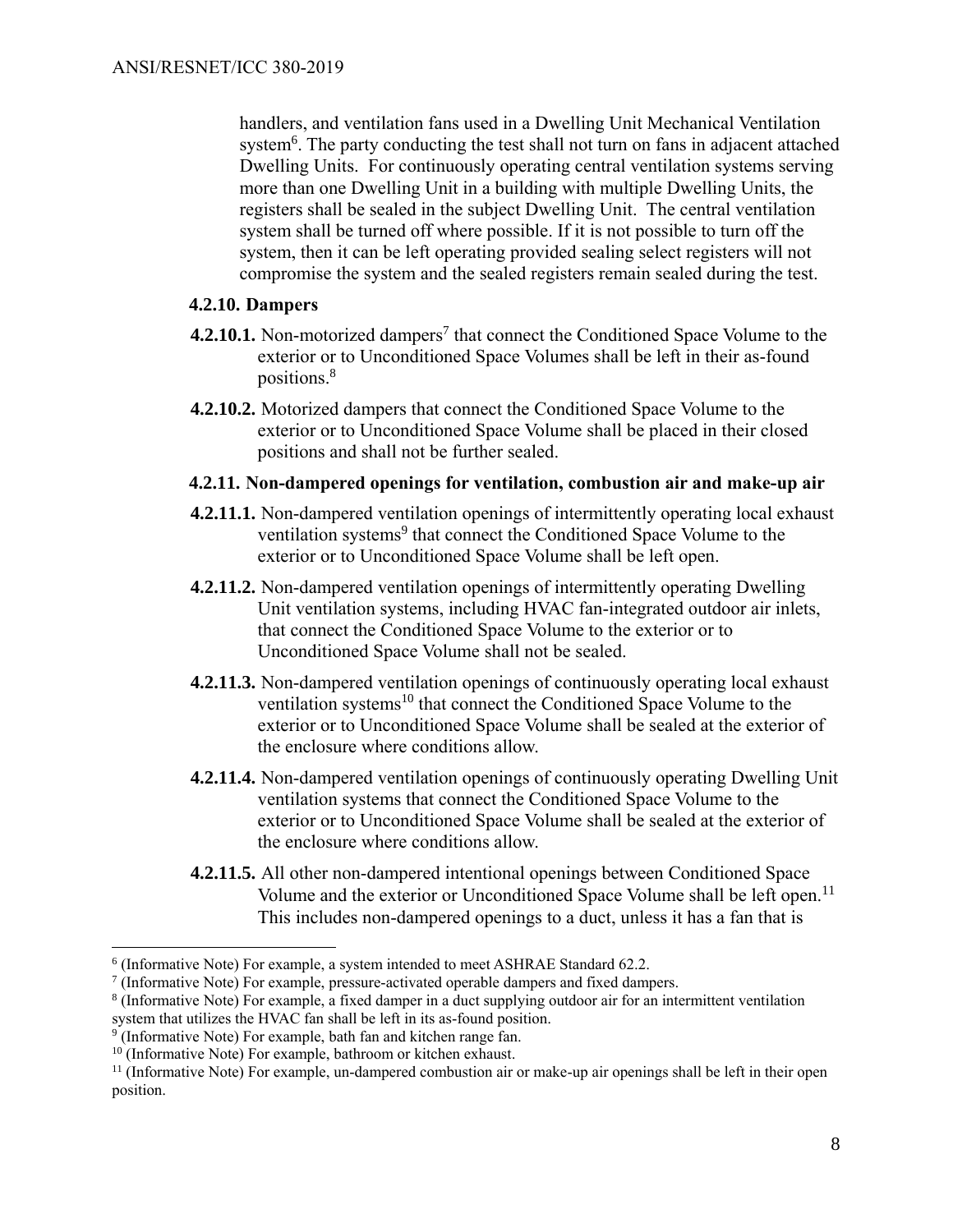independent of the HVAC air-handler fan directly connected to the duct and continuously inducing a pressure difference $^{12}$ .

- **4.2.12. Whole-House Fan louvers/shutters.** Whole-House Fan louvers and shutters shall be closed. In addition, if there is a seasonal cover present, it shall be installed.
- **4.2.13. Evaporative coolers.** The opening to the exterior of evaporative coolers shall be placed in its off position. In addition, if there is a seasonal cover present, it shall be installed.
- **4.2.14. Operable window trickle-vents and through-the-wall vents.** Operable window trickle-vents and through-the-wall vents shall be closed.
- **4.2.15. Heating and cooling supply registers and return grilles.** Heating and cooling supply registers and return grilles shall be left in their as-found position and left uncovered.
- **4.2.16. Plumbing drains with p-traps.** Plumbing drains with empty p-traps shall be sealed or filled with water.
- **4.2.17. Vented combustion appliances.** Vented combustion appliances shall remain off or in "pilot only" mode for the duration of the test.
- **4.2.18. Required air bypass.** Where building code or manufacturer specifications require air bypass around a component, the leakage point shall not be sealed<sup>13</sup>.

## **4.3. Procedures to Install the Test Apparatus and Prepare for Airtightness Test**

- **4.3.1.** Procedure to Install the Test Apparatus and Prepare for Airtightness Test for a Detached Dwelling Unit
- **4.3.1.1.** The Blower Door shall be installed in an exterior doorway or window that has an unrestricted air pathway into the Dwelling Unit and no obstructions to airflow within 5 feet of the fan inlet and 2 feet of the fan outlet. The opening that is chosen shall be noted on the test report. The system shall not be installed in a doorway or window exposed to wind, where conditions allow. It is permissible to use a doorway or window between the Conditioned Space Volume and an Unconditioned Space Volume as long as the Unconditioned Space Volume has an unrestricted air pathway to the outdoors and all operable exterior windows and doors of the Unconditioned Space Volume are opened to the outdoors.
- **4.3.1.2.** Tubing shall be installed to measure the difference in pressure between the enclosure and the outdoors in accordance with manufacturer's instructions. The tubing, especially vertical sections, shall be positioned out of direct sunlight.

 $12$  (Informative Note) For example, a non-dampered duct connecting an air handler to outside shall be left open, even if a separate continuous or intermittent bathroom exhaust fan is present in the Dwelling Unit.

<sup>&</sup>lt;sup>13</sup> (Informative Note) For example, fire and smoke suppression systems.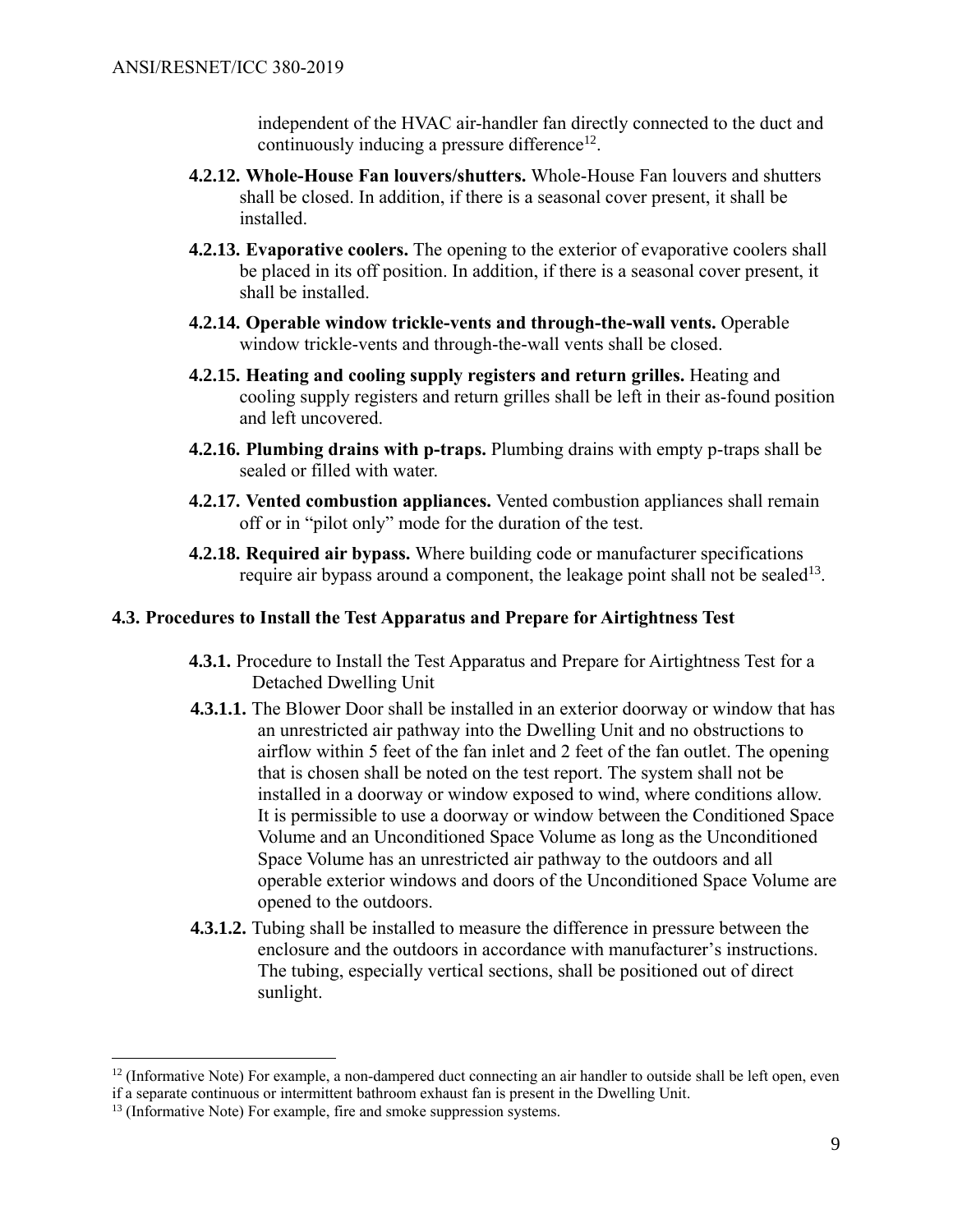- **4.3.1.3.** The indoor and outdoor temperatures shall be measured using the Thermometer and recorded. Observations of general weather conditions shall be recorded.
- **4.3.1.4.** The altitude of the building site above sea level shall be recorded with an accuracy of 500 feet (150 m).
- **4.3.1.5.** The model and serial number(s) of all measurement equipment shall be recorded.
- **4.3.1.6.** If the results of the test will be reported as Air Changes Per Hour at 50 Pa  $(0.2$  in.  $H<sub>2</sub>O)$  (ACH50), the Infiltration Volume of the Dwelling Unit shall be recorded.
- **4.3.1.7.** If the results of the test will be reported as Specific Leakage Area (SLA), the Conditioned Floor Area of the Dwelling Unit shall be recorded.
- **4.3.1.8.** If the results of the test will be reported as Cubic Feet per Minute per square foot of enclosure surface area at 50 Pa  $(0.2 \text{ in. H}_2\text{O})$  (CFM50/ft<sup>2</sup> of enclosure), the Compartmentalization Boundary area of the Dwelling Unit shall be recorded.
- **4.3.2.** Procedure to Install the Test Apparatus and Prepare for Airtightness Test for an Attached Dwelling Unit<sup>14</sup>
- **4.3.2.1.** Pressures shall be induced only via a Blower Door (or Blower Doors) attached to the subject Dwelling Unit. Pressures shall not be induced through the use of Blower Doors attached to spaces adjacent to the subject Dwelling Unit.
- **4.3.2.2.** The Blower Door shall be installed in a doorway leading to an enclosed space<sup>15</sup>, when one exists. The Blower Door shall have an unrestricted air pathway into the subject Dwelling Unit and no obstructions to airflow within 5 feet of the fan inlet and 2 feet of the fan outlet. When a doorway leading to an enclosed space is not available, the Blower Door is permitted to be installed in an exterior door or window. The tubing setup procedures listed in Section 4.3.1.2 shall be followed. The opening that is chosen shall be noted on the test report.
	- **4.3.2.2.1.** The reference tube for the Dwelling Unit pressure shall terminate in the enclosed space. The end of the reference tube shall be located where it is not impacted by the turbulence created by the fan. Tubing shall be installed to measure the difference in pressure between the subject Dwelling Unit and the enclosed space in accordance with manufacturer's instructions.

 $14$  (Informative Note) This test is the same as a compartmentalization test.

<sup>&</sup>lt;sup>15</sup> (Informative Note) For example, a corridor.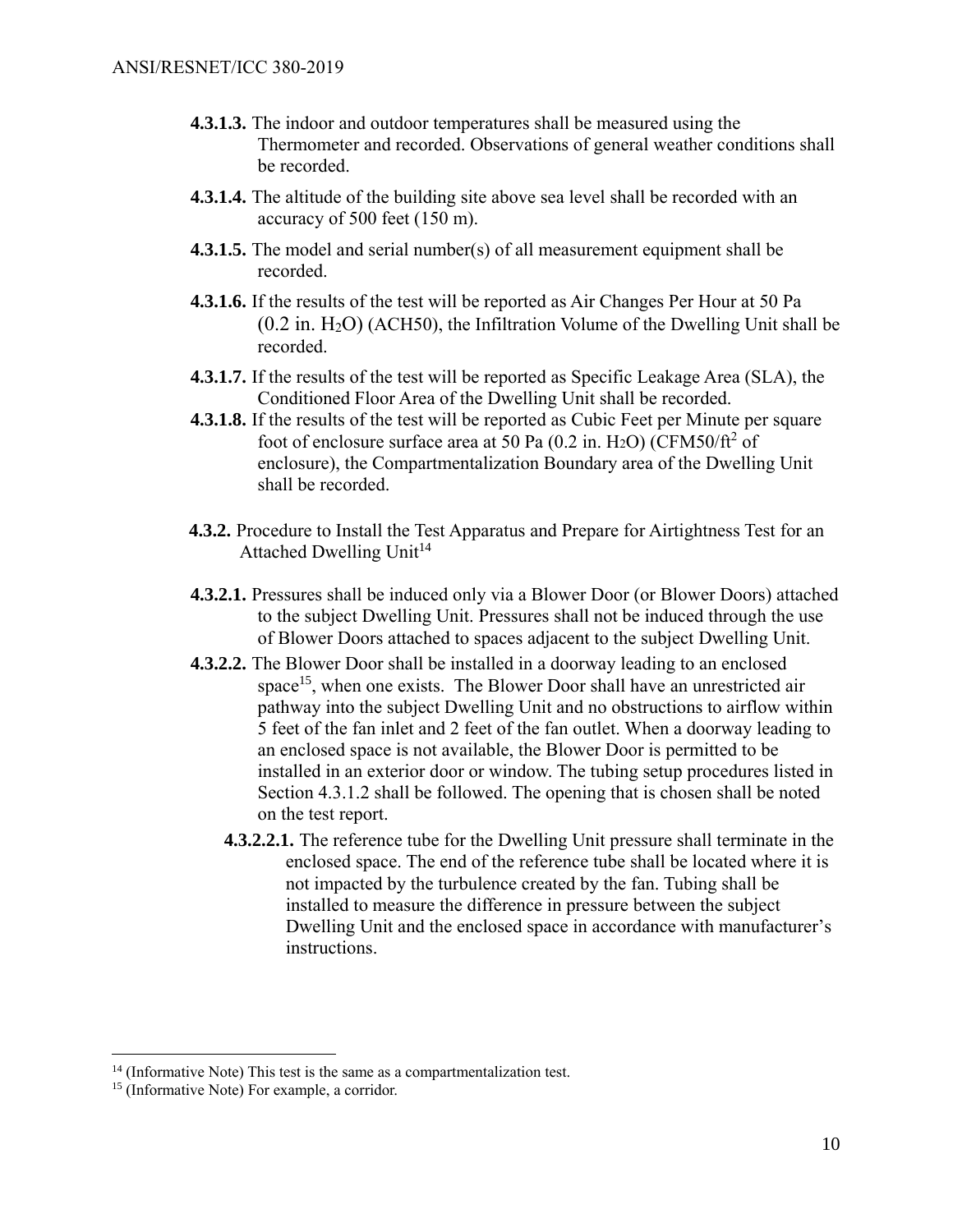- **4.3.2.2.2.** An unrestricted air pathway larger than 20 square feet shall be opened between the enclosed space and outside<sup>16</sup>.
	- **4.3.2.2.2.1.** Where an unrestricted air pathway larger than 20 square feet cannot be created, the pressure difference between the enclosed space and outside shall be measured. The pressure difference shall change by less than 3 Pa when the Blower Door is turned on to pressurize or depressurize the subject Dwelling Unit by 50  $Pa<sup>17</sup>$ .
- **4.3.2.2.3.** When a doorway leading to an enclosed space is not available, the Blower Door is permitted to be installed in an exterior door or window. The tubing setup procedures listed in Section 4.3.1.2 shall be followed.
- **4.3.2.3.** Where access is permitted, open doors between the enclosed space and any Dwelling Units that are horizontally adjacent to the subject Dwelling Unit<sup>18</sup>.
	- **4.3.2.3.1.** Leave windows and interior doors in adjacent Dwelling Units in the condition they are found.
- **4.3.2.4.** The door where the Blower Door is installed shall be inspected for the presence of a door seal installed to minimize air leakage between the door and door frame. Where such seal is not present or is not properly installed, 140 CFM50 shall be added to the measured airflow. This adjustment, and the presence, installation quality and condition of the door seal shall be documented in the final test report<sup>19</sup>.
- **4.3.2.5.** If a door is present between the subject Dwelling Unit and its mechanical closet, it shall be open during the test if the mechanical closet is Conditioned Space Volume and closed during the test if the mechanical closet is Unconditioned Space Volume.
- **4.3.2.6.** Ductwork between units shall be sealed at the register(s) of the subject Dwelling Unit.
- **4.3.2.7.** Where the crawlspace volume is continuous below multiple adjacent Dwelling Units, interior access doors and hatches between the subject Dwelling Unit and the crawlspace shall be closed. Exterior crawlspace access doors, hatches and vents shall be left in their as-found position.
- **4.3.2.8.** Where the attic volume is continuous above multiple adjacent Dwelling Units, interior access doors and hatches between the subject Dwelling Unit and the attic shall be closed. Exterior attic access doors, hatches and vents shall be left in their as-found position.

<sup>&</sup>lt;sup>16</sup> (Informative Note) For example, 1) opening windows in a corridor 2) opening a door between a corridor and a common stairwell and also opening a door between the common stairwell and outside 3) opening a door between an adjacent Dwelling Unit and the corridor and also opening windows in the adjacent unit.

<sup>&</sup>lt;sup>17</sup> (Informative Note) It is permitted to reduce the pressure difference between the enclosed space and outside by opening interior doors to increase the volume of the enclosed space.

<sup>&</sup>lt;sup>18</sup> (Informative Note) For example, the units on either side of the subject Dwelling Unit in a double loaded corridor style subject Dwelling Unit (2 units total).

<sup>&</sup>lt;sup>19</sup> (Normative Note) The adjustment may be subsequently removed if the door sweep continuity is inspected and confirmed.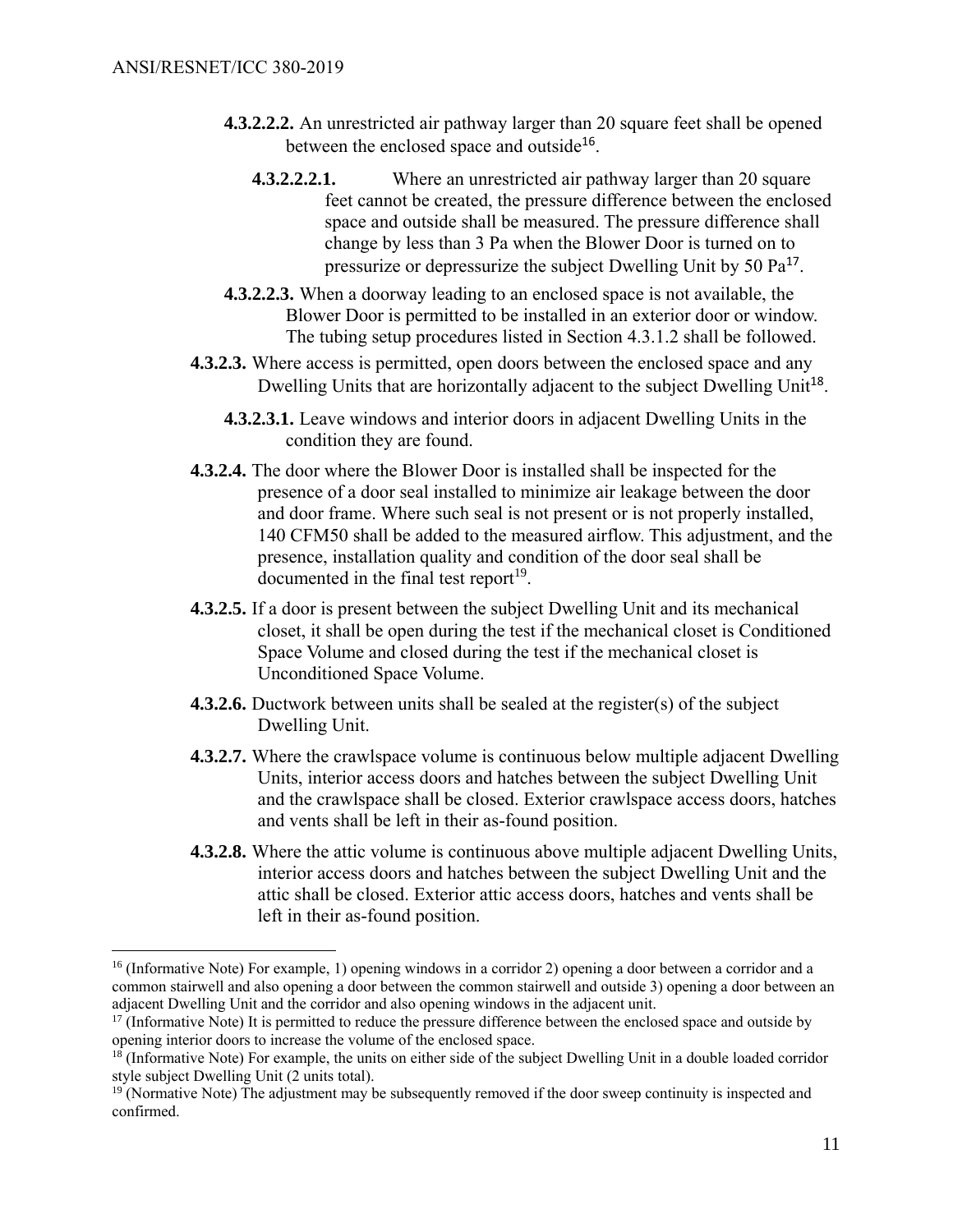- **4.3.2.9.** Where the basement volume is continuous below multiple adjacent Dwelling Units, interior doors between the subject Dwelling Unit and the basement shall be closed. Exterior basement access doors, hatches and vents shall be left in their as-found position.
- **4.3.2.10.** Where the mechanical room volume is continuous below multiple adjacent Dwelling Units, interior doors between the subject Dwelling Unit and the mechanical room shall be closed. Exterior mechanical room access doors, hatches and vents shall be left in their as-found position.
- **4.3.2.11.** The indoor and outdoor temperatures shall be measured using the Thermometer and recorded. Observations of general weather conditions shall be recorded.
- **4.3.2.12.** The altitude of the building site above sea level shall be recorded with an accuracy of 500 feet (150 m).
- **4.3.2.13.** The model and serial number(s) of all measurement equipment shall be recorded.
- **4.3.2.14.** If the results of the test will be reported as Air Changes Per Hour at 50 Pa  $(0.2 \text{ in. } H_2O)$  (ACH50), the Infiltration Volume of the Dwelling Unit shall be recorded.
- **4.3.2.15.** If the results of the test will be reported as Specific Leakage Area (SLA), the Conditioned Floor Area of the Dwelling Unit shall be recorded.
- **4.3.2.16.** If the results of the test will be reported as Cubic Feet per Minute per square foot of enclosure surface area at 50 Pa  $(0.2 \text{ in. H}_2\text{O})$  (CFM50/ft<sup>2</sup> of enclosure), the Compartmentalization Boundary area of the Dwelling Unit shall be recorded.

**4.4. Procedure to Conduct Airtightness Test.** The leakage of the enclosure shall be measured using either the One-Point Airtightness Test in Section 4.4.1 or the Multi-Point Airtightness Test in Section 4.4.2**.**

## **4.4.1. One-Point Airtightness Test**

- **4.4.1.1.** With the Air-Moving Fan turned off and sealed, the pressure difference across the enclosure shall be recorded using the Manometer, with the outside as the reference. The measurement shall represent the average value over at least a 10-second period and shall be defined as the Pre-Test Baseline Dwelling Unit Pressure.
- **4.4.1.2.** The Air-Moving Fan shall be unsealed, turned on, and adjusted to create an induced enclosure pressure difference of 50  $\pm$ 3 Pa (0.2 in.  $\pm$ 0.012 H<sub>2</sub>O), defined as the induced enclosure pressure minus the Pre-Test Baseline Dwelling Unit Pressure. Note that this value is permitted to be positive or negative, which will be dependent upon whether the enclosure is pressurized or depressurized. An indication of whether the Air-Moving Fan pressurized or depressurized the Dwelling Unit shall be recorded.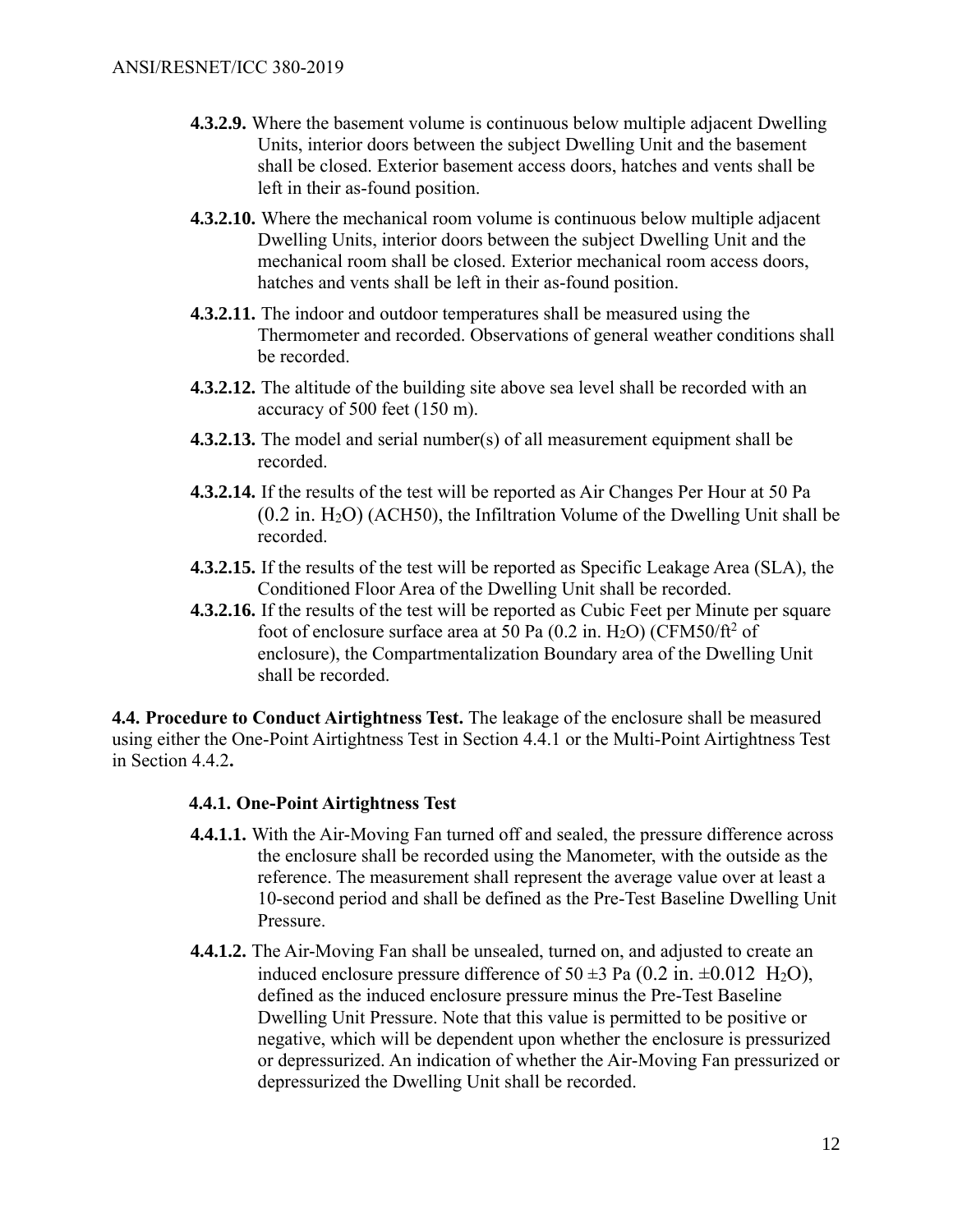If a 50 Pa  $(0.2 \text{ in. H}_2\text{O})$  induced enclosure pressure difference is achieved, then the average value of the induced enclosure pressure difference and the airflow at 50 Pa  $(0.2 \text{ in. H}_2\text{O})$ , measured over at least a 10-second period, shall be recorded.

If a 50 Pa  $(0.2 \text{ in. H}_2\text{O})$  induced enclosure pressure difference is not achieved, then additional Air-Moving Fans shall be used or the highest induced enclosure pressure difference (dPmeasured) and airflow (Qmeasured) that was achieved with the equipment available, measured over at least a 10 second period, shall be recorded. A minimum of 15 Pa  $(0.06 \text{ in. H<sub>2</sub>O})$  must be induced across the enclosure for the test to be valid.

- **4.4.1.3.** The Air-Moving Fan shall be turned off and the Dwelling Unit returned to its as-found condition.
- **4.4.1.4.** If an induced enclosure pressure difference of 50 Pa  $(0.2 \text{ in. } H_2O)$  was not achieved in Section 4.4.1.2, then the recorded airflow (Qmeasured) shall be converted to a nominal airflow at 50 Pa  $(0.2 \text{ in. H}_2\text{O})$  using Equation 1. Alternately, a Manometer that is equipped to automatically make the conversion to CFM50 or CMS50 is permitted to be used.

$$
CFM50\ \left(\frac{ft^3}{min}\right) = Q_{measured}\left(\frac{ft^3}{min}\right)\left(\frac{50}{dP_{measured}}\right)^{0.65}
$$
\n(1a)

$$
CMS50\,\left(\frac{m^3}{s}\right) = Q_{measured}\left(\frac{m^3}{s}\right)\left(\frac{50}{dP_{measured}}\right)^{0.65}
$$
\n(1b)

- **4.4.1.5.** Corrected CFM50 (corrected CMS50) shall be calculated by making the adjustments due to density and viscosity using Section 9 of ASTM  $E779^{20}$ . Equations 1 and 2 in Section 9 shall be used to convert air flows to flows through the building envelope. Equation 4 in Section 9 shall be used to convert to standard conditions by substituting CFM50 (CMS50) for C and Corrected CFM50 (corrected CMS50) for C0.
- **4.4.1.6.** The Effective Leakage Area (ELA) shall be calculated using Equation 2:

$$
ELA(in^2) = \frac{\text{Corrected CFM50}}{18.2} \tag{2a}
$$

$$
ELA(m^2) = \frac{\text{Corrected CMS50}}{13.6} \tag{2b}
$$

#### **4.4.2. Multi-Point Airtightness Test**

 $\overline{a}$ 

**4.4.2.1.** With the Air-Moving Fan turned off and sealed, the pressure difference across the enclosure shall be recorded using the Manometer, with the outside as the reference. The measurement shall represent the average value over at least a 10-second period and shall be defined as the Pre-Test Baseline Dwelling Unit Pressure.

 $20$  (Normative Note) Software provided by manufacturers of test equipment is permitted to be used to perform these calculations if the manufacturer certifies that the calculations are performed in accordance with ASTM E779.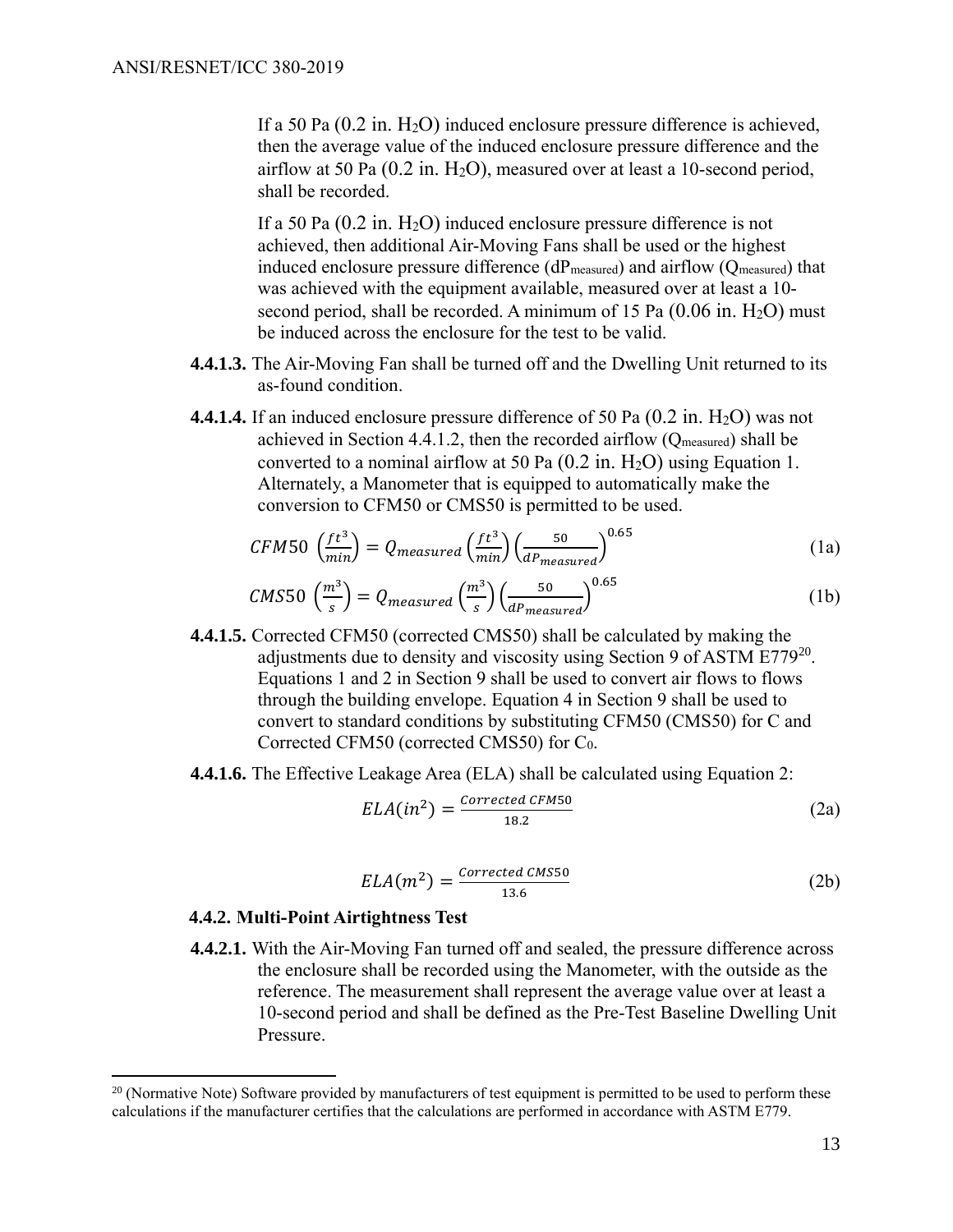$\overline{a}$ 

**4.4.2.2.** The Air-Moving Fan shall be unsealed, turned on, and adjusted to create at least five induced enclosure pressure differences at approximately equallyspaced pressure stations between 10 Pa  $(0.04 \text{ in. H}_2\text{O})$  and either 60 Pa  $(0.24 \text{ in. H}_2\text{O})$ in. H2O) or the highest achievable pressure difference up to 60 Pa. The induced enclosure pressure difference is defined as the measured enclosure pressure at the pressure station, with reference to the exterior, minus the Pre-Test Baseline Dwelling Unit Pressure. If a manometer is used that has automatic baseline adjustments<sup>21</sup> then the Pre-Test Baseline Dwelling Unit Pressure shall not be subtracted from the adjusted value. The induced enclosure pressure difference is positive for pressurization and negative for depressurization. An indication of whether the Air-Moving Fan pressurized or depressurized the Dwelling Unit shall be recorded.

> At each pressure station, the average value of the induced enclosure pressure difference, and the airflow, measured over at least a 10-second period, shall be recorded. The highest induced enclosure pressure difference shall be at least 25 Pa  $(0.1 \text{ in. H}_2\text{O})$ . If 25 Pa  $(0.1 \text{ in. H}_2\text{O})$  is not achieved, the One-Point Airtightness Test in Section 4.4.1 shall be used.

- **4.4.2.3.** The Air-Moving Fan shall be turned off and the Dwelling Unit returned to its as-found condition.
- **4.4.2.4.** The airflow at each pressure station shall be corrected for altitude and temperature to determine the corrected airflow using the calculations in Section 9 of ASTM E779<sup>22</sup>.
- **4.4.2.5.** The corrected airflow (Q) and the induced enclosure pressure difference measured at each pressure station (dP) shall be used in a log-linearized regression of the form  $Q = C(dP)^n$  to calculate<sup>23,24</sup> C and n.
- **4.4.2.6.** The Effective Leakage Area (ELA) shall be calculated using Equation 3:

$$
ELA(in2) = C\left(\frac{ft^{3}}{\min Pa^{n}}\right) \times 0.567 \times 4^{(n-0.5)}
$$
\n(3a)

$$
ELA(m^{2}) = C\left(\frac{m^{3}}{s_{P}a^{n}}\right) \times 0.775 \times 4^{(n-0.5)}
$$
\n(3b)

Where C and n are the values determined in Section 4.4.2.5.

**4.4.2.7.** The flow through the building or Dwelling Unit enclosure at 50 Pa (0.20 in. H2O) (CFM50 or CMS50) shall be calculated using Equation 4:

 $21$  (Informative Note) for example, a "baseline" or "extrapolation" feature that automatically subtracts a previouslymeasured baseline from the measured value before displaying the measurement.

 $22$  (Normative Note) Software provided by manufacturers of test equipment is permitted to be used to perform these calculations if the manufacturer certifies that the calculations are performed in accordance with ASTM E779.

 $23$  (Informative Note) For example, using the procedures in ASTM E779, Section 9 and Annex A.1.

<sup>&</sup>lt;sup>24</sup> (Normative Note) Software provided by the test equipment manufacturer that automatically calculates C and n shall not be used unless the manufacturer certifies that the calculations are performed in accordance with ASTM E779.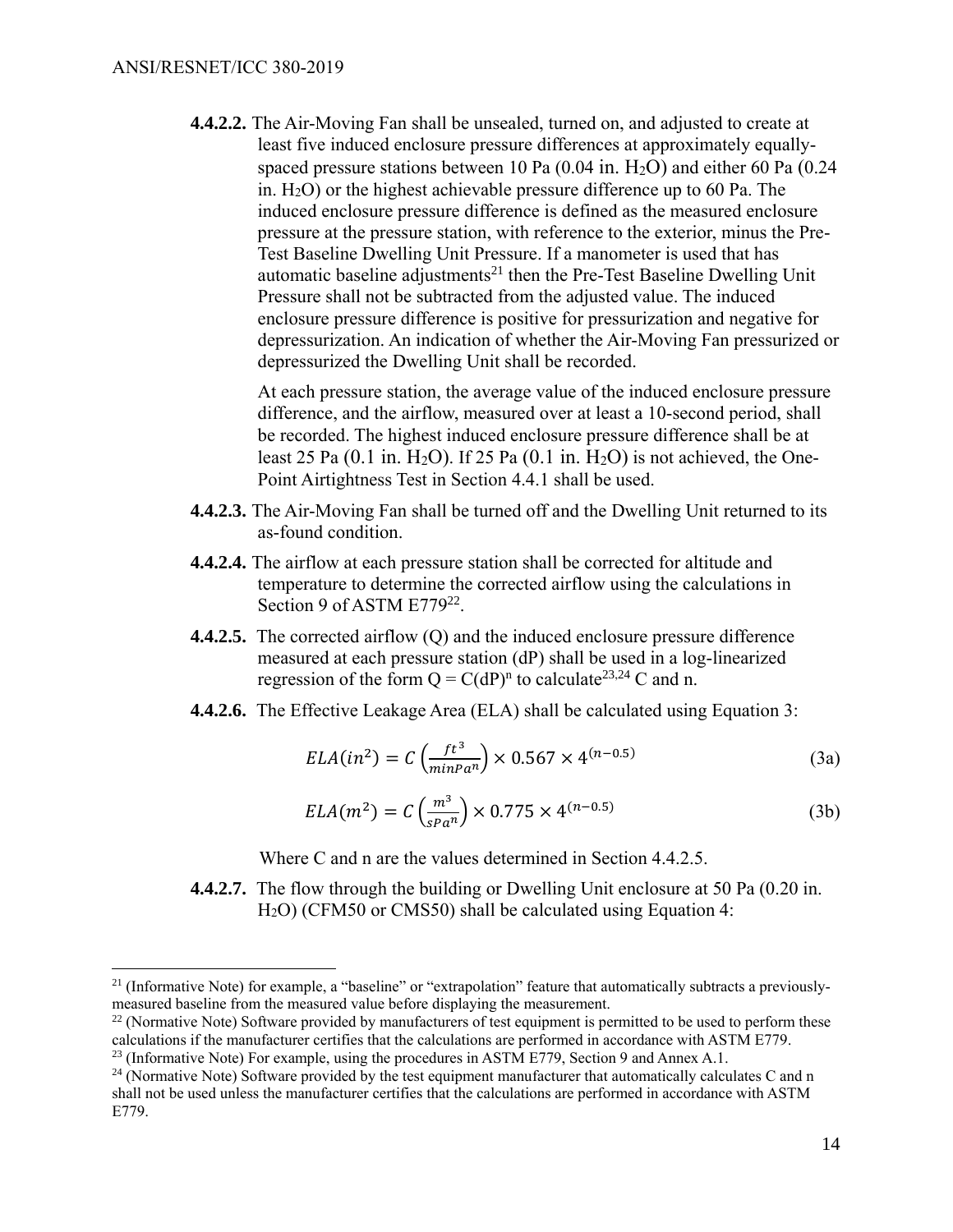$$
CFM50 = C\left(\frac{ft^3}{minPa^n}\right) \times 50^{(n)}\tag{4a}
$$

$$
CMS50 = C \left(\frac{m^3}{sPa^n}\right) \times 50^{(n)} \tag{4b}
$$

Where C and n are the values determined in Section 4.4.2.5.

## **4.5. Procedure to Apply Results of Enclosure Air Leakage Test**

**4.5.1.** If the results of the building or Dwelling Unit enclosure air leakage test are to be used for conducting an energy rating or assessing compliance with a building or Dwelling Unit enclosure leakage  $\lim_{t \to 5} t^{25}$ , then the corrected airflow determined using a one-point test shall be adjusted using Equation 5a or 5b.

$$
Adjusted CFM50 = 1.1 x Corrected CFM50
$$
 (5a)

$$
Adjusted\ CMS50 = 1.1 \times Corrected\ CMS50\tag{5b}
$$

The ELA determined in Section 4.4.1.6 for a one-point air leakage test shall be adjusted using Equation 6.

$$
Adjusted ELA = 1.1 x ELA \tag{6}
$$

Other applications of building or Dwelling Unit enclosure air leakage testing and the results of multi-point testing do not require the corrections in this section.

**4.5.2.** If the results of the building or Dwelling Unit enclosure leakage test are to be converted to Air Changes Per Hour at 50 Pa  $(0.2 \text{ in. H}_2\text{O})$  (ACH50), Specific Leakage Area (SLA), Normalized Leakage Area (NLA), or compartmentalization leakage ratio at 50 Pa (CFM50/ft<sup>2</sup>), then Equations 7 through 10 shall be used. Where adjusted or corrected CFM50, CMS50 or ELA values have been calculated in previous sections they shall be used in Equations 7 through 10.

$$
ACH50 = CFM50 \times 60 / In filtration Volume in cubic feet
$$
 (7a)

$$
ACH50 = CMS50 \times 3600 / In filtration Volume in cubic meters
$$
 (7b)

$$
SLA = 0.00694 \times ELA \text{ in in}^2 / Conditional Floor Area \text{ in square feet}
$$
 (8a)

$$
SLA = 10.764 \times ELA \text{ in } m^2 / \text{Conditional Floor Area in square meters}
$$
 (8b)

$$
NLA = SLA x (S)^{0.4}
$$
, where S is the number of stories above grade (9)

$$
CFM50/ft2 = CFM50 / Compartmentalization Boundary area in square feet
$$
 (10)

#### **5. Procedure for Measuring Airtightness of Duct Systems**

 $25$  (Informative Note) For example, defined by code or by an energy efficiency program.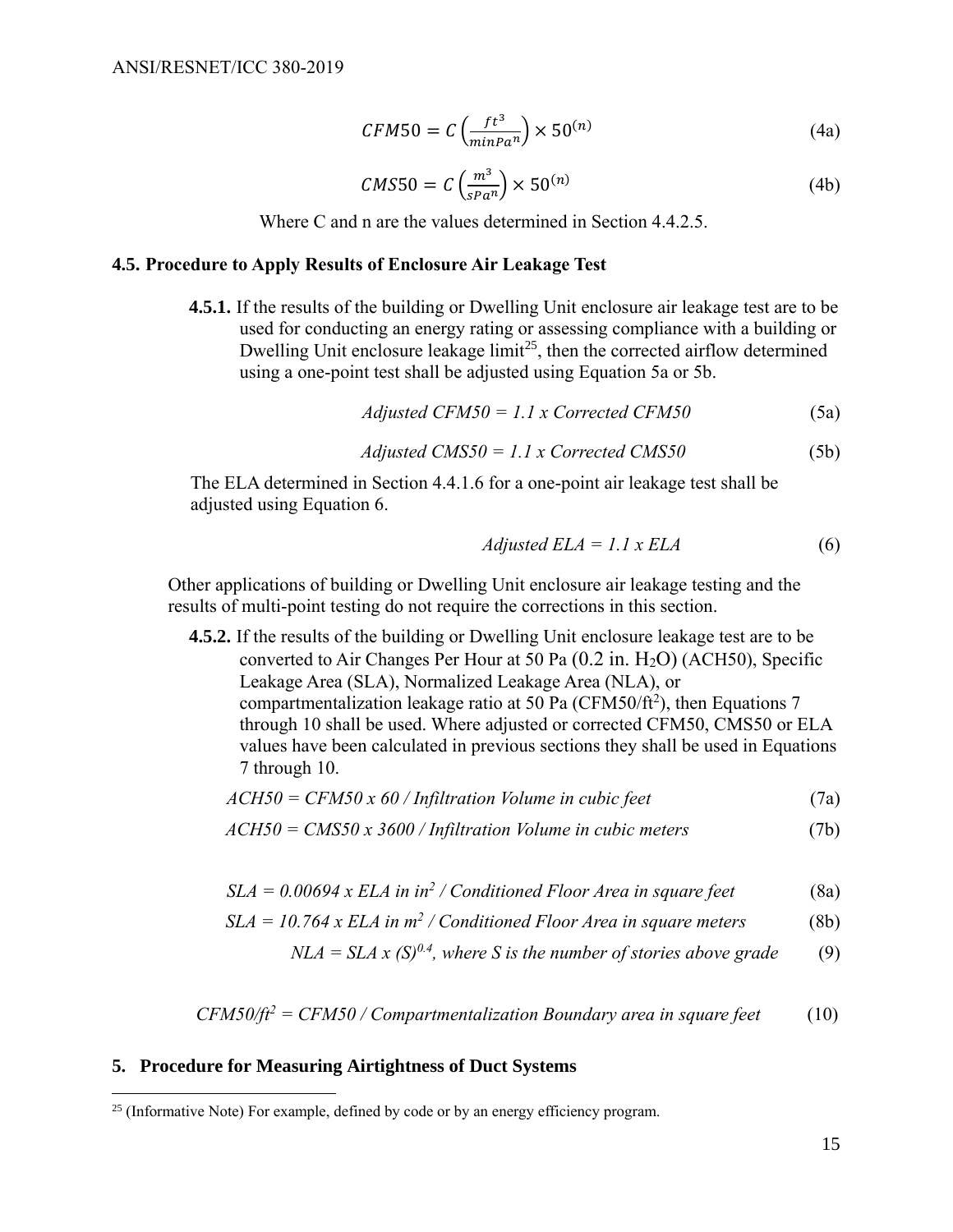In addition to the test procedures in this section, Test Method A from ASTM E1554 is approved for use provided that the building, Dwelling Unit, and duct system preparation procedures in Sections 5.2.1 through 5.2.8 of this Standard are followed. The supply and return air leakage from Test Method A shall be added together and assumed equivalent to CFM25 or CMS25 to outside.

The leakage to outside test shall be performed using a Blower Door in the main entry to the Dwelling Unit to pressurize or depressurize the individual unit with reference to outside. If the main entry door is in an interior hallway then the hallway shall be well connected to outside through open windows or doors, or an exterior window or door<sup>26</sup> shall be used. Only the ducts serving the Dwelling Unit being tested shall be included in the test.

## **5.1. Equipment Needed**

 $\overline{a}$ 

<span id="page-19-0"></span>The Equipment listed in this section shall have their calibrations checked at the manufacturer's recommended interval, and at least annually if no time is specified.

- **5.1.1.** Air-Moving Fan. A fan that is capable of moving air into or out of the duct system to achieve a pressure difference of 25 Pa  $(0.10 \text{ in. H}_2\text{O})$ .
- **5.1.2.** Manometer. A device that is capable of measuring pressure difference with an accuracy of  $\pm$  1% of reading or 0.25 Pa (0.0010 in. H2O), whichever is greater.
- <span id="page-19-1"></span>**5.1.3.** Flow Meter. A device to measure volumetric airflow with a maximum error of 5% of the measured flow.
- **5.1.4.** Thermometer. An instrument to measure air temperature with an accuracy of  $\pm 1$ °C ( $\pm 2$ °F).
- **5.1.5.** Duct Leakage Tester. A device that combines an Air-Moving Fan as defined in [Section 4.1.1](#page-19-0) and a Flow Meter as defined in [Section 5.1.3.](#page-19-1)

## **5.2. Procedure to Prepare the Building or Dwelling Unit and the Duct System for Testing**

**5.2.1.** The presence of all components that are included in the HVAC design for the Dwelling Unit<sup>27</sup> and integrated with the duct system shall be verified. The leakage from these components must be captured when the test is conducted. If these components have not yet been installed<sup>28</sup>, then the test shall not be conducted.

**Exception:** Complete installation of all components is not required if the authority having jurisdiction allows testing with missing components. Any missing components shall be documented in the final test report.

 $26$  (Informative Note) Such as windows and doors opening to decks or patios.

<sup>&</sup>lt;sup>27</sup> (Informative Note) For example, heating, cooling, ventilation, dehumidification, humidification, and filtration components.

 $28$  (Informative Note) For example, an air handler has not yet been installed in new construction.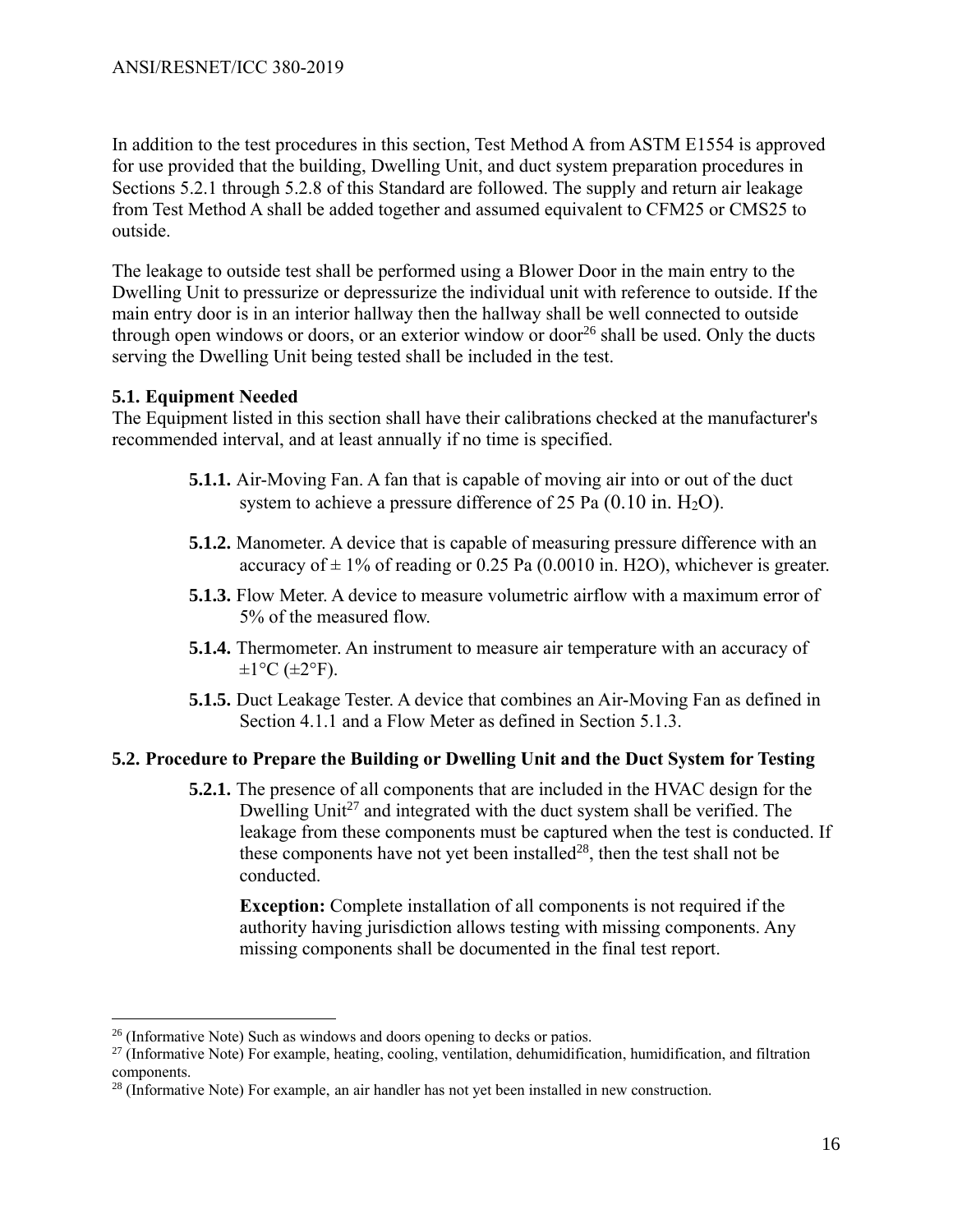- **5.2.2.** The HVAC system controls shall be adjusted so that the air handler fan does not turn on during the test.
- **5.2.3.** Any fans that could change the pressure in either the Conditioned Space Volume or any spaces containing ducts or air handlers<sup>29</sup> shall be turned off.
- **5.2.4.** All vented combustion appliances shall be turned off if there is a possibility that the space containing the appliance will be depressurized during the test procedure.
- **5.2.5.** All filters in the duct system and air handler cabinet shall be removed. If the Duct Leakage Tester is installed at a return grille, any filters present at that grille shall also be removed. If present, filter slot cover(s) shall be replaced after removing filters.
- **5.2.6.** Dampers within the duct system shall be treated as follows:
- **5.2.6.1.** Non-motorized dampers<sup>30</sup> in ducts that connect the Conditioned Space Volume or any space-conditioning duct systems to the exterior or to Unconditioned Space Volume shall be left in their as-found positions.<sup>31</sup>
- **5.2.6.2.** Motorized dampers in ducts that connect the Conditioned Space Volume or any space-conditioning duct systems to the exterior or to Unconditioned Space Volume shall be placed in their closed positions and shall not be further sealed.
- **5.2.6.3.** All zone and bypass dampers shall be set to their open position to allow uniform pressures throughout the duct system.
- **5.2.6.4.** All balancing dampers shall be left in their as-found position.
- **5.2.7.** Non-dampered ventilation openings within the duct system shall be treated as follows:
- **5.2.7.1.** Non-dampered ventilation openings or ducts that serve intermittently operating Dwelling Unit ventilation systems, including HVAC fan-integrated outdoor air inlets, that connect the Conditioned Space Volume or any spaceconditioning duct systems to the exterior or to Unconditioned Space Volume shall not be sealed.
- **5.2.7.2.** Non-dampered ventilation openings or ducts that serve continuously operating Dwelling Unit ventilation systems that connect the Conditioned Space Volume or any space-conditioning duct systems to the exterior or to Unconditioned Space Volume shall be sealed at the exterior of the enclosure where conditions allow.
- **5.2.8.** Supply registers and return grilles shall be temporarily sealed at both the face and the perimeter. Registers atop carpets are permitted to be removed and the

<sup>&</sup>lt;sup>29</sup> (Informative Note) For example, bathroom fans, clothes dryers, kitchen vent hood, attic fan.

<sup>&</sup>lt;sup>30</sup> (Informative Note) For example, pressure-activated operable dampers, fixed dampers.

 $31$  (Informative Note) For example, a fixed damper in a duct supplying outdoor air for an intermittent ventilation system that utilizes the HVAC fan shall be left in its as-found position.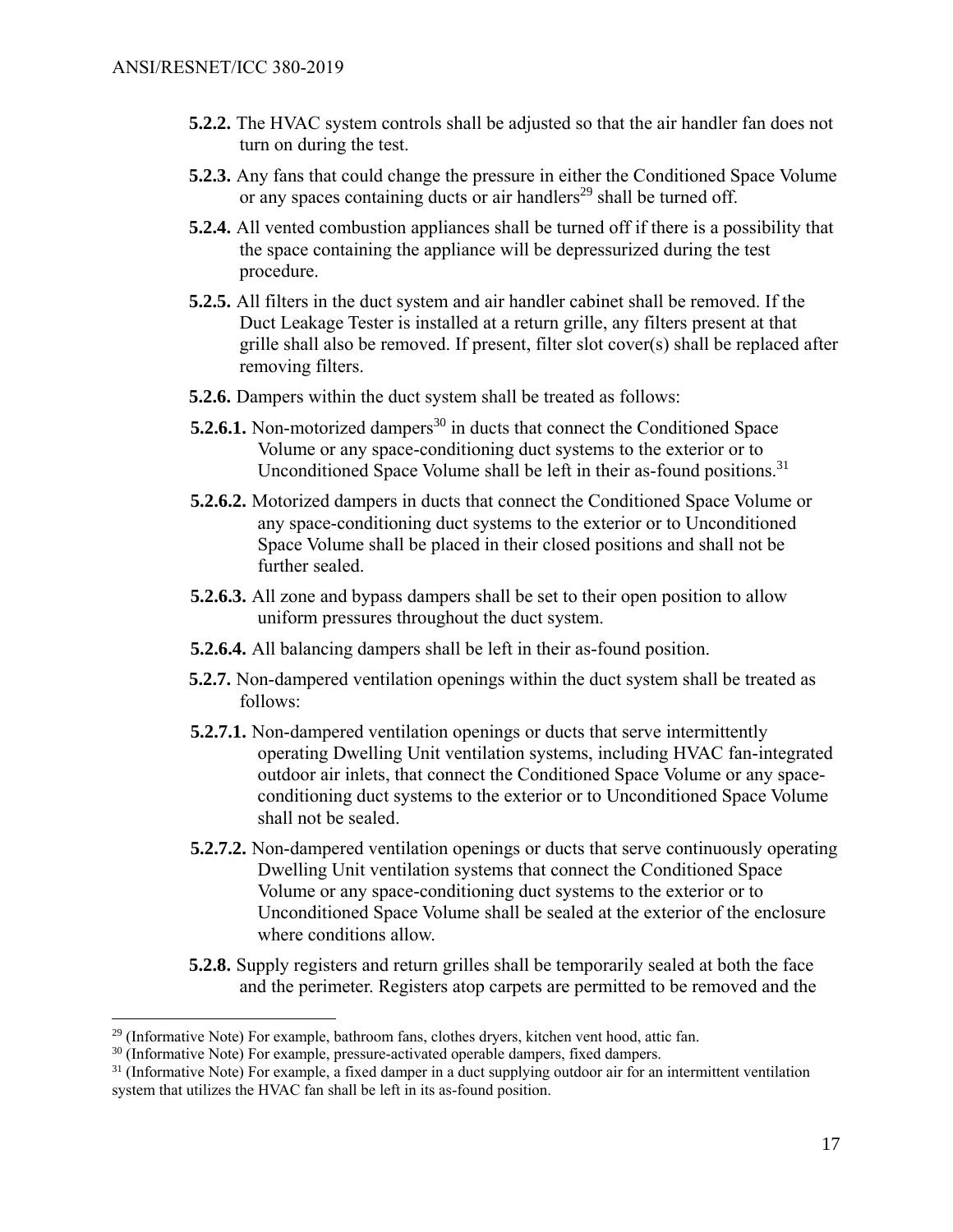face of the duct boot temporarily sealed during testing. For Dwelling Units without registers and grilles present<sup>32</sup>, the face of the duct boots shall be sealed instead.

## **5.3. Procedure to Install the Test Apparatus and Prepare for Airtightness Test**

There are two acceptable methods for attaching the Duct Leakage Tester to the duct system. Method 1 is permitted to be used for all duct systems. Method 2 is permitted only if:

i) the duct system has three or fewer return grilles, or

ii) the total duct leakage is less than 50 cfm (25 L/s) at 25 Pa, or

iii) local codes require licensing, that parties conducting the test have not obtained, in order to remove the blower access panel or

iv) the air handler blower access is in an attic or crawlspace that has limited or restricted entry or  $exit^{33}$ 

- *Method 1 Installation*. The air handler blower access panel shall be removed and the Duct Leakage Tester attached to the blower compartment access.
- *Method 2 Installation*. The Duct Leakage Tester shall be attached to the largest return grille in the system. For systems with multiple returns of equal largest size, the return closest to the air handler shall be used. The remaining opening in the return grille and all other return grilles shall be temporarily sealed.
- **5.3.1.** If the duct leakage to outside will be measured, then a Blower Door shall be installed in the enclosure per Sections 4.3.1.1 and 4.3.1.2 for a Detached Dwelling Unit or Section 4.3.2.2 for an attached Dwelling Unit.
- **5.3.2.** The static pressure probe(s) for the Duct Leakage Tester shall be installed using one of the following options.

When using Method 2 for a duct system with more than three returns (based on the exception in Section 5.3 iv), then only Section 5.3.2.4 shall be used.

- **5.3.2.1.** A single static pressure probe shall be located at the supply register closest to the air handler; or,
- **5.3.2.2.** A single static pressure probe shall be located in the main supply trunk line, at least 5 feet from the air handler; or,
- **5.3.2.3.** A single static pressure probe shall be located in the supply plenum; or,
- **5.3.2.4.** A single static pressure probe shall be located according to Section 5.3.2.1, 5.3.2.2, or 5.3.2.3, and a second probe shall be located in the return plenum

<sup>32</sup> (Informative Note) For example, new construction.

<sup>&</sup>lt;sup>33</sup> (Informative Note) For example, ladders, and temporary, movable, spiral, or articulated stairs will usually be considered a limited or restricted means of entry or exit.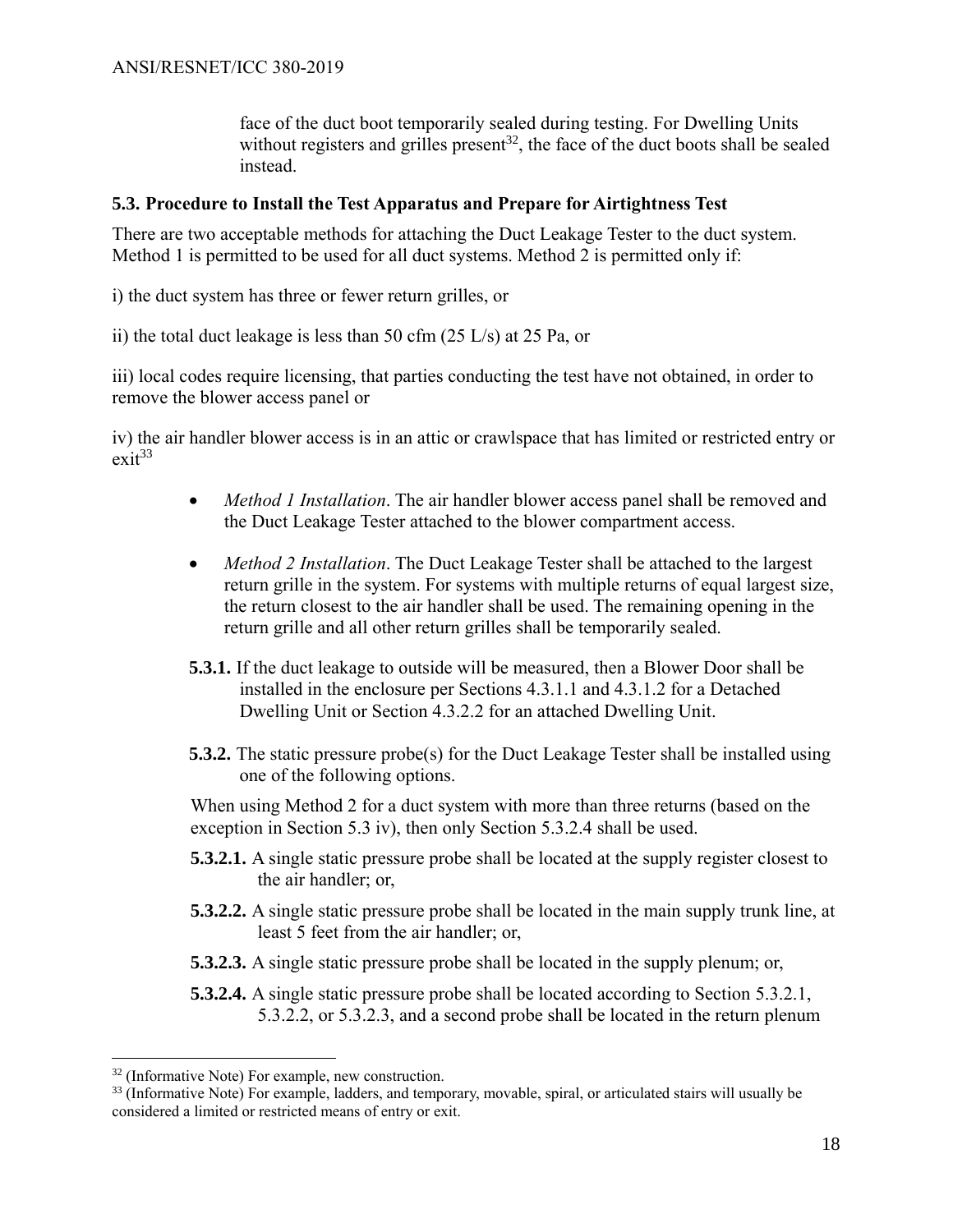or in the closest return grill to the air handler, unless this is where the Duct Leakage Tester is installed, in which case the second closest return grille to the air handler shall be used. The return duct system pressure probe shall not be located in the airstream of the duct tester.

**5.3.3.** The Manometer and tubing for the Duct Leakage Tester shall be connected to the pressure probe(s) installed in Section 5.3.2, in accordance with the manufacturer's instructions, so that the duct system pressure is capable of being measured with reference to the inside of the building or Dwelling Unit.

If Section 5.3.2.4 has been selected, then both the supply- and return-side duct system pressure probes shall be connected to a "tee" fitting, and the third leg of the "tee" shall then be connected to the Manometer in the position indicated by the manufacturer's instructions to measure the duct system pressure.

**5.3.4.** The locations where the Duct Leakage Tester and pressure probe(s) have been installed shall be recorded.

## **5.4. Procedure to Conduct Airtightness Test**

The total leakage of the duct system shall be measured using the total duct leakage test in [Section 5.4.1](#page-22-0) or the leakage of the duct system to the outside shall be measured using the duct leakage to outside test in [Section 5.4.2.](#page-23-0)

## <span id="page-22-0"></span>**5.4.1. Total Duct Leakage Test**

- **5.4.1.1.** If ducts run through Unconditioned Space Volume including attics, garages or crawlspaces, then any vents, access panels, doors, or windows between those spaces and the outside shall be opened. At least one door, window or comparable opening between the building or Dwelling Unit and the outside shall be opened to prevent changes in building or Dwelling Unit pressure when the Duct Leakage Tester is running.
- **5.4.1.2.** The Duct Leakage Tester shall be turned on and adjusted to create an induced duct system pressure difference of  $25 \pm 3$  Pa (0.1 $\pm$  0.012 in. H<sub>2</sub>O) with reference to outside. Note that this value is permitted to be positive or negative, which will be dependent upon whether the duct system is pressurized or depressurized.

If a 25 Pa (0.1 in. H2O) induced duct system pressure difference is achieved, then the average value of the duct system pressure difference and the airflow at 25 Pa (0.1 in. H2O) (CFM25, CMS25), measured over at least a 10-second period, shall be recorded.

If a 25 Pa (0.1 in. H<sub>2</sub>O) induced duct system pressure difference is not achieved, then the highest induced duct system pressure difference (dPmeasured) and airflow (CFMmeasured, CMSmeasured) that was achieved with the equipment available, measured over at least a 10-second period, shall be recorded.

**5.4.1.3.** An indication of whether the Duct Leakage Tester is pressurizing or depressurizing the duct system shall be recorded.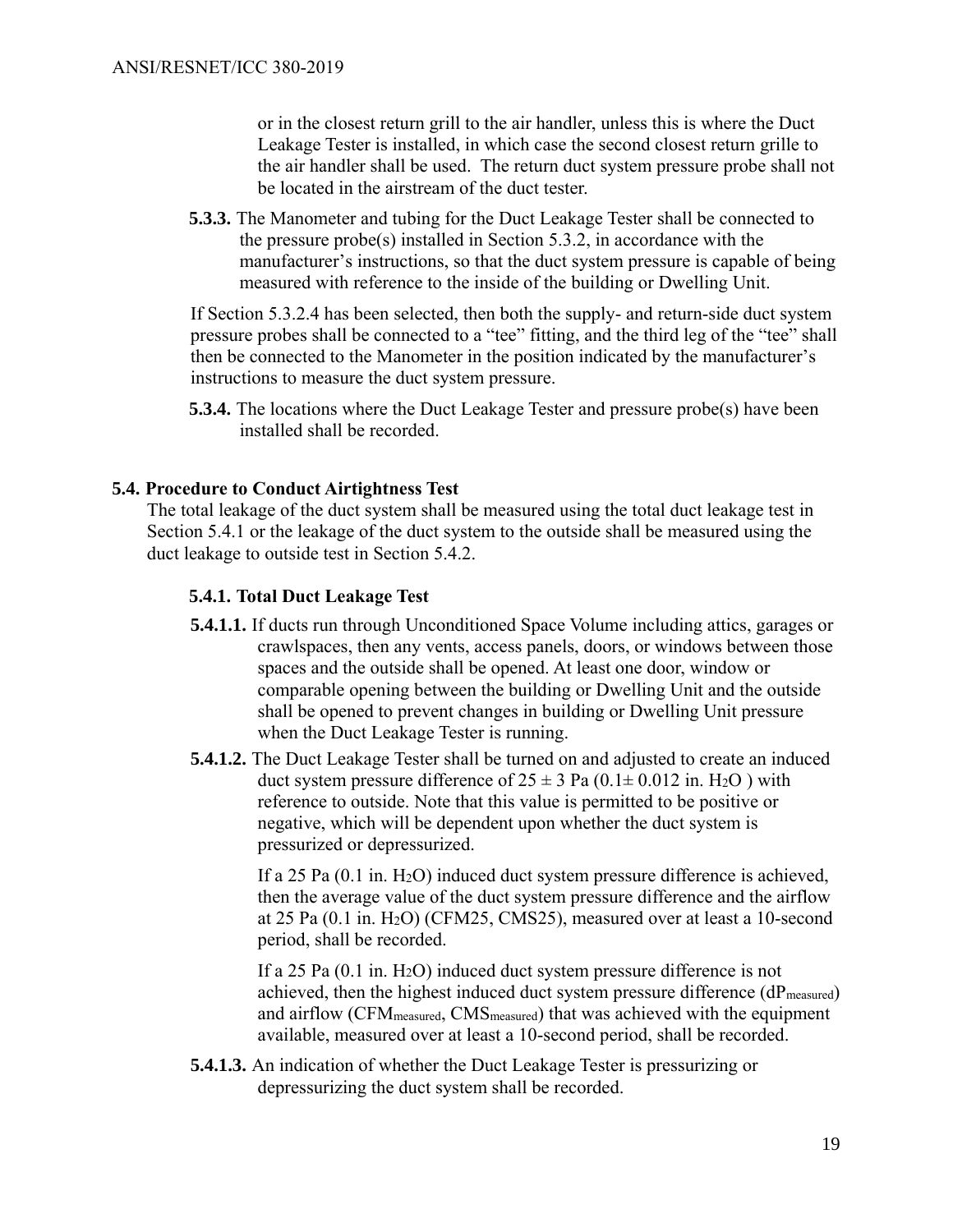- **5.4.1.4.** The Duct Leakage Tester shall be turned off and the Dwelling Unit returned to its as-found condition.
- **5.4.1.5.** If an induced duct system pressure difference of 25 Pa (0.1 in. H<sub>2</sub>O) was not achieved in Section 5.4.1.2, then the recorded airflow (CFMmeasured,  $CMS_{measured}$ ) shall be converted to a nominal airflow at 25 Pa  $(0.1 \text{ in. H}_2O)$ (CFM25, CMS25) using Equation 10. Alternately, a Manometer that is equipped to automatically make the conversion to CFM25 or CMS25 is permitted to be used.

$$
CFM25 = CFM_{measured} \left(\frac{25}{dP}\right)^{0.6} \tag{10a}
$$

$$
CMS25 = CMS_{measured} \left(\frac{25}{dP}\right)^{0.6} \tag{10b}
$$

#### <span id="page-23-0"></span>**5.4.2. Duct Leakage to Outside Test**

- **5.4.2.1.** If ducts run outside the Infiltration Volume including attics, garages or crawlspaces, then any vents, access panels, doors, or windows between those spaces and the outside shall be opened. All exterior doors and windows between the Infiltration Volume and outside shall be closed, and other openings to the outside with potential to hinder the ability of the Air-Moving Fan to achieve an induced enclosure pressure difference of 25 Pa (0.1 in. H2O) with reference to outside shall be closed or covered in some manner. Interior doors shall be opened.
- **5.4.2.2.** With the Air-Moving Fan for the enclosure and the Duct Leakage Tester sealed and turned off, one measurement of the pressure difference across the enclosure shall be recorded, with the outside as the reference. The measurement shall represent the average value over at least a 10-second period and shall be defined as the Pre-Test Baseline Dwelling Unit Pressure.
- **5.4.2.3.** The Air-Moving Fan for the enclosure shall be unsealed, turned on, and adjusted to create an induced enclosure pressure difference of  $25 \pm 3$  Pa (0.1)  $\pm 0.012$  in. H<sub>2</sub>O), defined as the induced enclosure pressure minus the Pre-Test Baseline Dwelling Unit Pressure. Note that this value is permitted to be positive or negative, which will be dependent upon whether the enclosure is pressurized or depressurized.

If a 25 Pa  $(0.10 \text{ in. H}_2O)$  induced enclosure pressure difference is not achieved, then the highest possible value up to  $25 (0.10 \text{ in. H}_2\text{O})$  Pa shall be achieved with the equipment available.

**5.4.2.4.** The Duct Leakage Tester shall be unsealed, turned on, and adjusted to create an induced duct system pressure difference of  $0.0 \pm 0.5$  Pa  $(0.0 \pm 0.002$  in. H2O), relative to the Dwelling Unit. If an induced duct system pressure difference of 0.0 Pa  $(0.0 \text{ in. H}_2\text{O})$  is not achieved, then the airflow of the Air-Moving Fan for the enclosure shall be reduced until an induced duct system pressure difference of  $0.0$  Pa  $(0.0$  in. H<sub>2</sub>O) is achieved.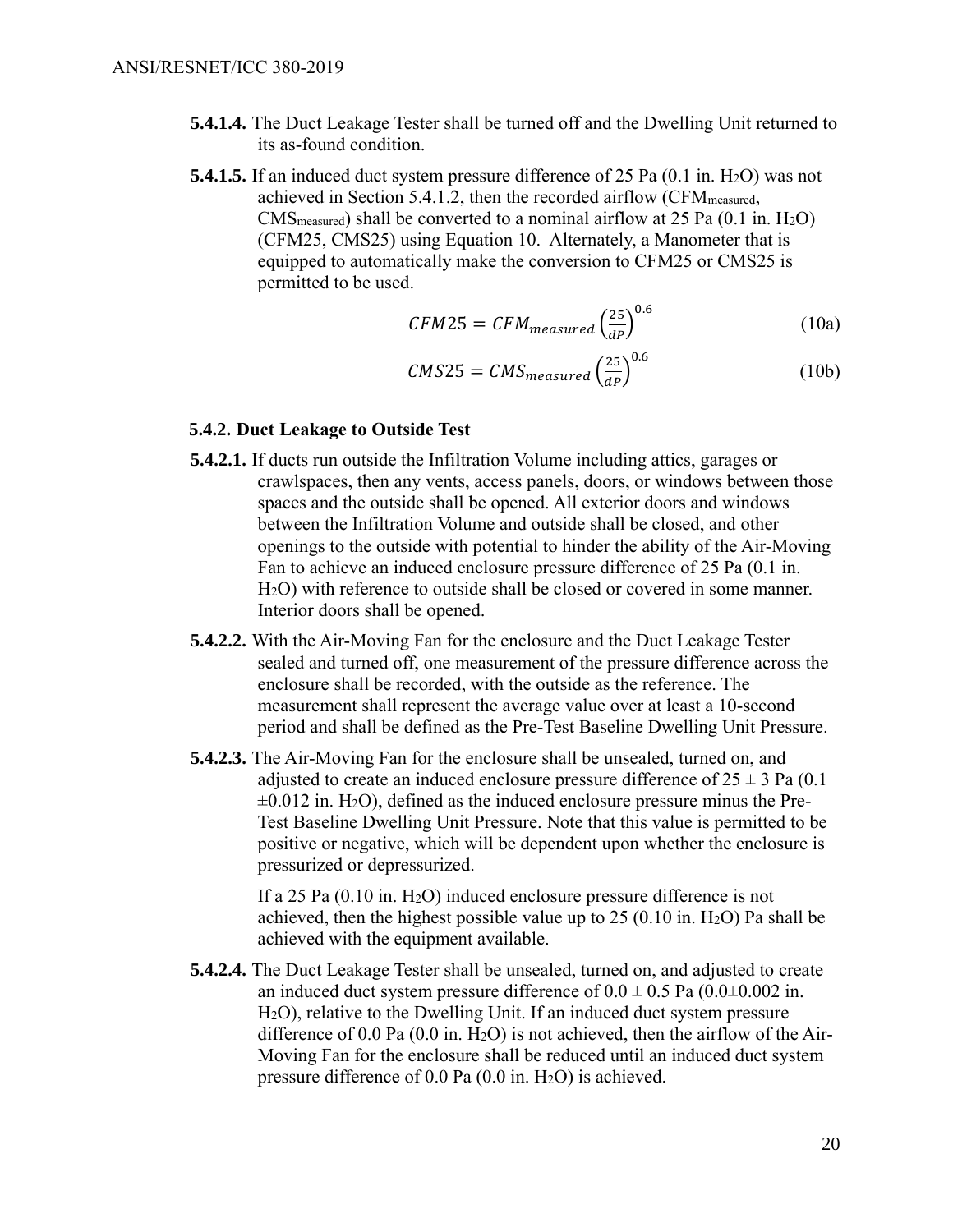- **5.4.2.5.** The induced enclosure pressure difference shall be re-checked and the Air-Moving Fan for the enclosure shall be adjusted to maintain 25 Pa (0.10 in.  $H_2O$ ) or the highest achievable value up to 25 (0.10 in.  $H_2O$ ) Pa, per Section 4.4.2.3, or the airflow required to maintain an induced duct system pressure difference of  $0.0$  Pa  $(0.0$  in. H<sub>2</sub>O), per Section 5.4.2.4.
- **5.4.2.6.** The induced duct system pressure difference shall be re-checked and the Duct Leakage Tester shall be adjusted to maintain  $0.0 \pm 0.5$  Pa  $(0.0 \pm 0.002$  in. H2O), per Section 5.4.2.4.
- **5.4.2.7.** Repeat 5.4.2.5 and 5.4.2.6 until the induced enclosure pressure difference is 25 Pa  $(0.10 \text{ in. H}_2\text{O})$  or the highest achievable value up to 25 Pa  $(0.10 \text{ in.})$ H<sub>2</sub>O) and the induced duct system pressure difference is 0.0 Pa (0.0 in. H<sub>2</sub>O).
	- If a 25 Pa  $(0.10 \text{ in. H}_2\text{O})$  induced enclosure pressure difference is achieved, then the average value of the induced enclosure pressure difference, the induced duct system pressure difference, and the airflow at 25 Pa (0.10 in. H2O) (CFM25, CMS25), measured over at least a 10 second period, shall be recorded.
	- If a 25 Pa  $(0.10 \text{ in. H}_2\text{O})$  induced enclosure pressure difference is not achieved, then the average value of the highest induced enclosure pressure difference (dPhigh), the induced duct system pressure difference, and the airflow (Qhigh) that was achieved with the equipment available, measured over at least a 10-second period, shall be recorded.
- **5.4.2.8.** An indication of whether the Air-Moving Fan for the enclosure is pressurizing or depressurizing the Dwelling Unit and whether the Duct Leakage Tester is pressurizing or depressurizing the duct system shall be recorded.
- **5.4.2.9.** The Air-Moving Fan for the enclosure and the Duct Leakage Tester shall be turned off and the Dwelling Unit returned to its as-found condition.
- **5.4.2.10.** If an induced enclosure pressure difference of 25 Pa (0.10 in. H<sub>2</sub>O) was not achieved or a different value was used to achieve an induced duct system pressure difference of 0.0 Pa (0.0 in. H2O), then the recorded airflow (CFMmeasured, CMSmeasured) shall be converted to a nominal airflow at 25 Pa (0.10 in. H2O) (CFM25,CMS25) using Equation 10. Alternately, a Manometer that is equipped to automatically make the conversion to CFM25 or CMS25 is permitted to be used.

## **5.5. Procedure to Apply Results of Duct System Leakage Test**

 $\overline{a}$ 

**5.5.1.** If the results of the duct system leakage test are to be used for assessing compliance with a limit on total duct system leakage<sup>34</sup>, then the total duct leakage determined in Section 5.4.1.2 or 5.4.1.5 shall be used.

 $34$  (Informative Note) For example, defined by code or by an energy efficiency program.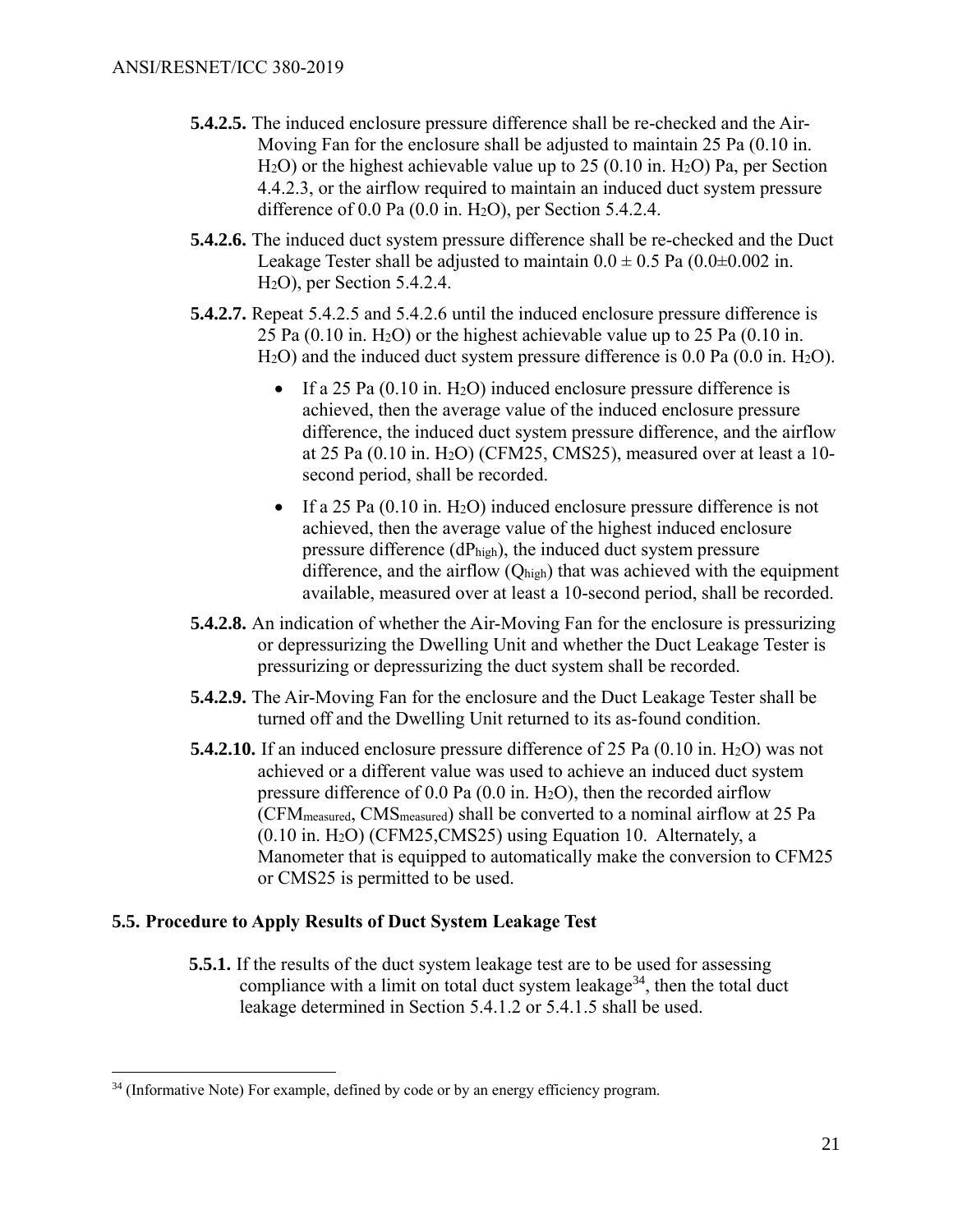- **5.5.2.** If the results of the duct system leakage test are to be used for assessing compliance with a limit on duct system leakage to the outside<sup>35</sup>, then the duct system leakage to outside determined in Section 5.4.2.7 or 5.4.2.10 shall be used. Alternatively, the total duct leakage determined in Section 5.4.1.2 or 5.4.1.5 is permitted to be used as if it were the leakage to outside<sup>36</sup>.
- **5.5.3.** If the results of the duct system leakage test are to be used for conducting an energy audit or predicting savings from retrofits, then the duct system leakage to outside determined in Section 5.4.2.7 or 5.4.2.10 shall be used.

<sup>&</sup>lt;sup>35</sup> (Informative Note) For example, defined by code, by an energy efficiency program, or for a home energy rating.

 $36$  (Informative Note) For example, the total leakage value is permitted to be used in software as if it were leakage to the outside.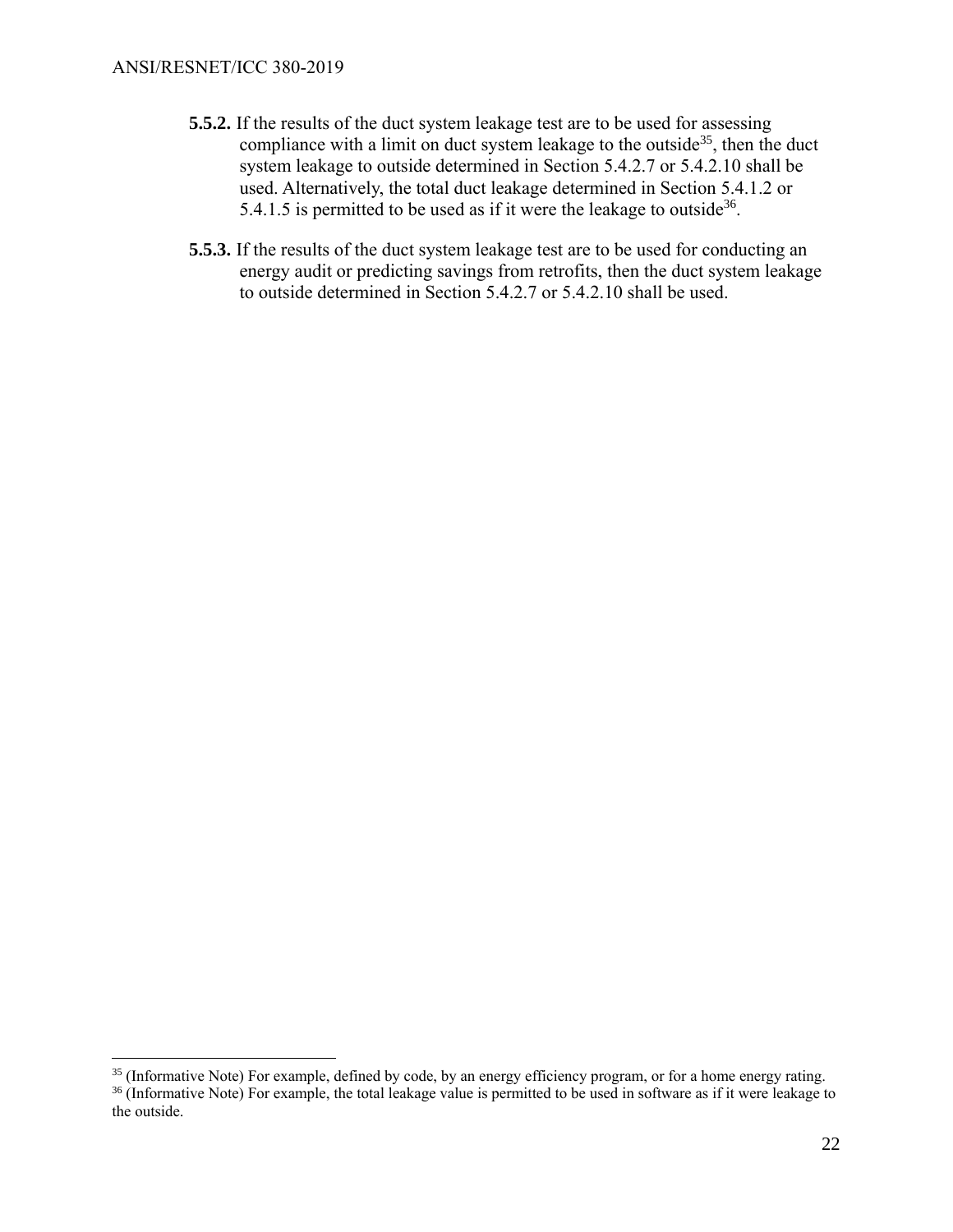## **6. Procedure for Measuring Airflow of Mechanical Ventilation Systems**

The purpose of this test procedure is to measure the volumetric airflow through a mechanical ventilation system including a Dwelling Unit Mechanical Ventilation system $37$  or a local mechanical exhaust system<sup>38, 39</sup>.

The airflow is permitted to be measured at the inlet terminal, per Section 6.2; or at the outlet terminal, per Section 6.3; or mid-stream in the ventilation duct, per Section 6.4.

The inlet terminal is defined as the location where the ventilation air enters the mechanical ventilation system and the outlet terminal is defined as the location where the ventilation air exits the mechanical ventilation system. A diagram of these locations for a generic mechanical ventilation system is shown in Figure 1.



**Figure 1: Location of Terminals in Generic Mechanical Ventilation System**

## **6.1. Procedure to Prepare the Building or Dwelling Unit and Mechanical Ventilation System for Testing**

- **6.1.1. Interior Doors.** All interior doors between rooms inside the Conditioned Space Volume shall be opened.
- **6.1.2. Ventilation openings.** Operable window trickle-vents and through-the-wall vents shall be opened. Dampered and non-dampered ventilation openings shall not be sealed <sup>40</sup>.
- **6.1.3. Supply registers and return grilles.** Heating and cooling supply registers and return grilles shall be left in their as-found position and shall not be sealed.

 $37$  (Informative Note) For example, an outdoor air duct connected to the return trunk of an HVAC system, an in-line supply fan, an HRV, or an ERV. The mechanical system ventilating the Dwelling Unit may be also ventilating other units.

<sup>38</sup> (Informative Note) For example, bathroom exhaust fan, kitchen exhaust fan.

 $39$  (Informative Note) Measuring the ventilation air supplied to corridors of buildings with multiple Dwelling Units is beyond the scope of this Standard. However, measuring the flow rate of exhaust or supply systems used for mechanical ventilation in individual Dwelling Units is within the scope of this Standard.

 $40$  (Informative Note) For example, a fixed damper in a duct supplying outdoor air for an intermittent ventilation system that utilizes the Blower Fan shall be left in its as-found position.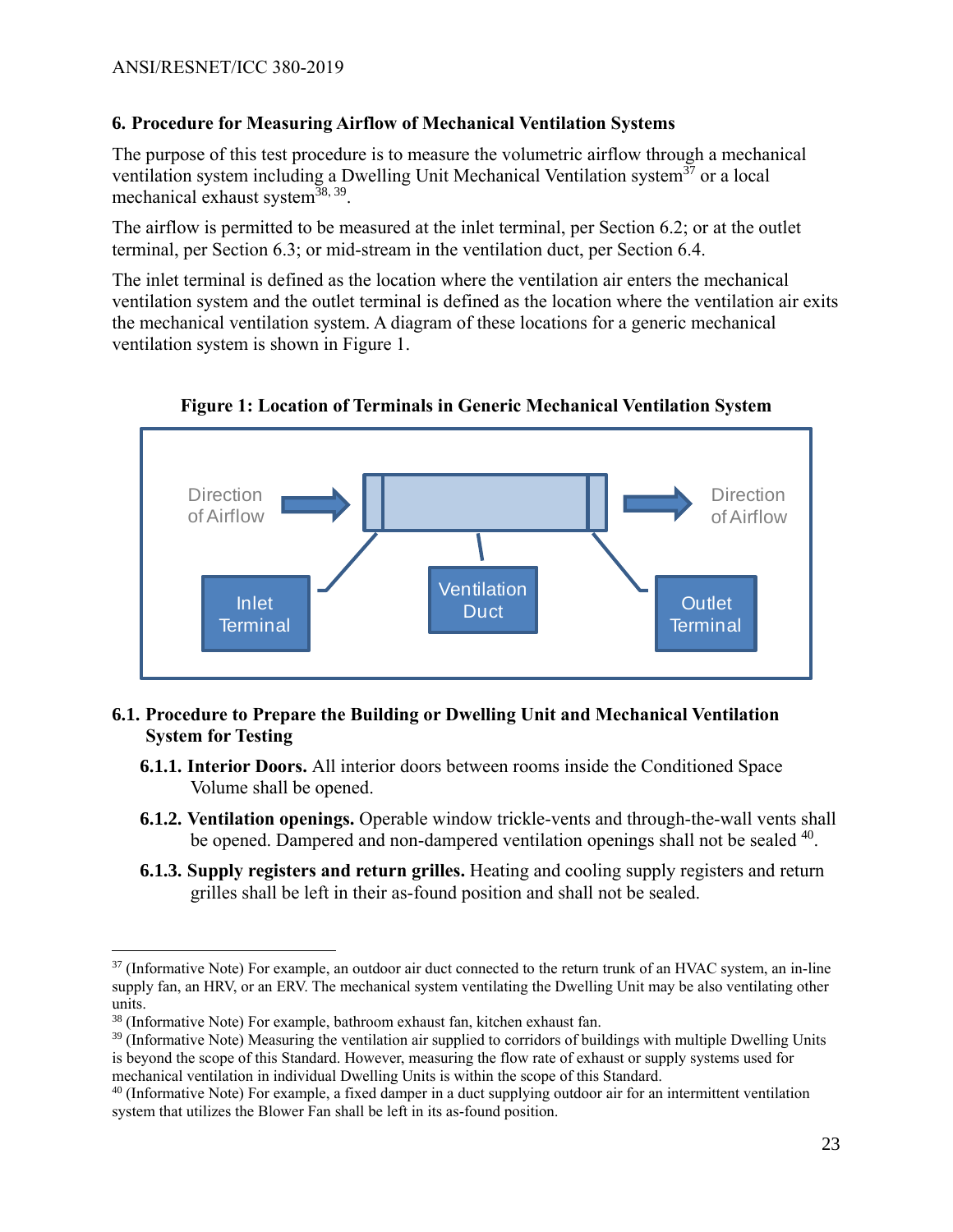- **6.1.4. Balancing dampers.** All balancing dampers shall be left in their as-found position.
- **6.1.5. Zone dampers.** If a Dwelling Unit Mechanical Ventilation system is to be tested and is interconnected with a Forced-Air System, then all zone and bypass dampers shall be set to their open position. Otherwise, zone and bypass dampers shall be left in their asfound position.
- **6.1.6. Vented combustion appliances.** Vented combustion appliances shall remain off or in "pilot only" mode for the duration of the test.
- **6.1.7. Forced-Air System Components.** If a Dwelling Unit Mechanical Ventilation system is to be tested and uses the Blower Fan of a Forced-Air System as its primary fan, then the presence of all components included in the Forced-Air System design for the Dwelling Unit and integrated with the duct system <sup>41</sup> shall be verified. If these components have not yet been installed <sup>42</sup>, then the test shall not be conducted.
- <span id="page-27-0"></span>**6.1.8. Forced-Air System Blower Fan.** The system controls shall be adjusted as follows:
	- **6.1.8.1.** If a Dwelling Unit Mechanical Ventilation system is to be tested and uses the Blower Fan of a Forced-Air System as its primary fan, then the Forced-Air System controls shall be adjusted to "Fan" mode so that the Blower Fan operates during the test.
	- **6.1.8.2.** Otherwise, the Forced-Air System controls shall be adjusted so that the Blower Fan does not operate during the test.
- **6.1.9. Local Mechanical Exhaust or Dwelling Unit Mechanical Ventilation System Fan.**  The fan of the Local Mechanical Exhaust system or Dwelling Unit Mechanical Ventilation system under test shall be turned on. For Dwelling Unit Mechanical Ventilation systems that use the Blower Fan of a Forced-Air System as its primary fan, then this shall be accomplished according to Section [6.1.8.](#page-27-0)
- **6.1.10. Other Fans.** Any other fans that could change the pressure in either the Conditioned Space Volume or any spaces containing the ducts of the Dwelling Unit Mechanical Ventilation system or Local Mechanical Exhaust system <sup>43</sup> under test shall be turned off.

## **6.2. Procedure to Measure Airflow at Inlet Terminal**

This Section defines procedures to measure the airflow of a mechanical ventilation system at an inlet terminal. The airflow is permitted to be measured using a Powered Flow Hood (Section 6.2.1); using an Airflow Resistance Device (Section 6.2.2); or using a Passive Flow Hood (Section 6.2.3).

## **6.2.1. Powered Flow Hood**

 $\overline{a}$ 

## **6.2.1.1. Equipment Needed**

<sup>41</sup> (Informative Note) For example, heating, cooling, ventilation, dehumidification, humidification, and filtration components.

 $42$  (Informative Note) For example, an air handler has not yet been installed in new construction.

<sup>&</sup>lt;sup>43</sup> (Informative Note) For example, clothes dryers, attic fan.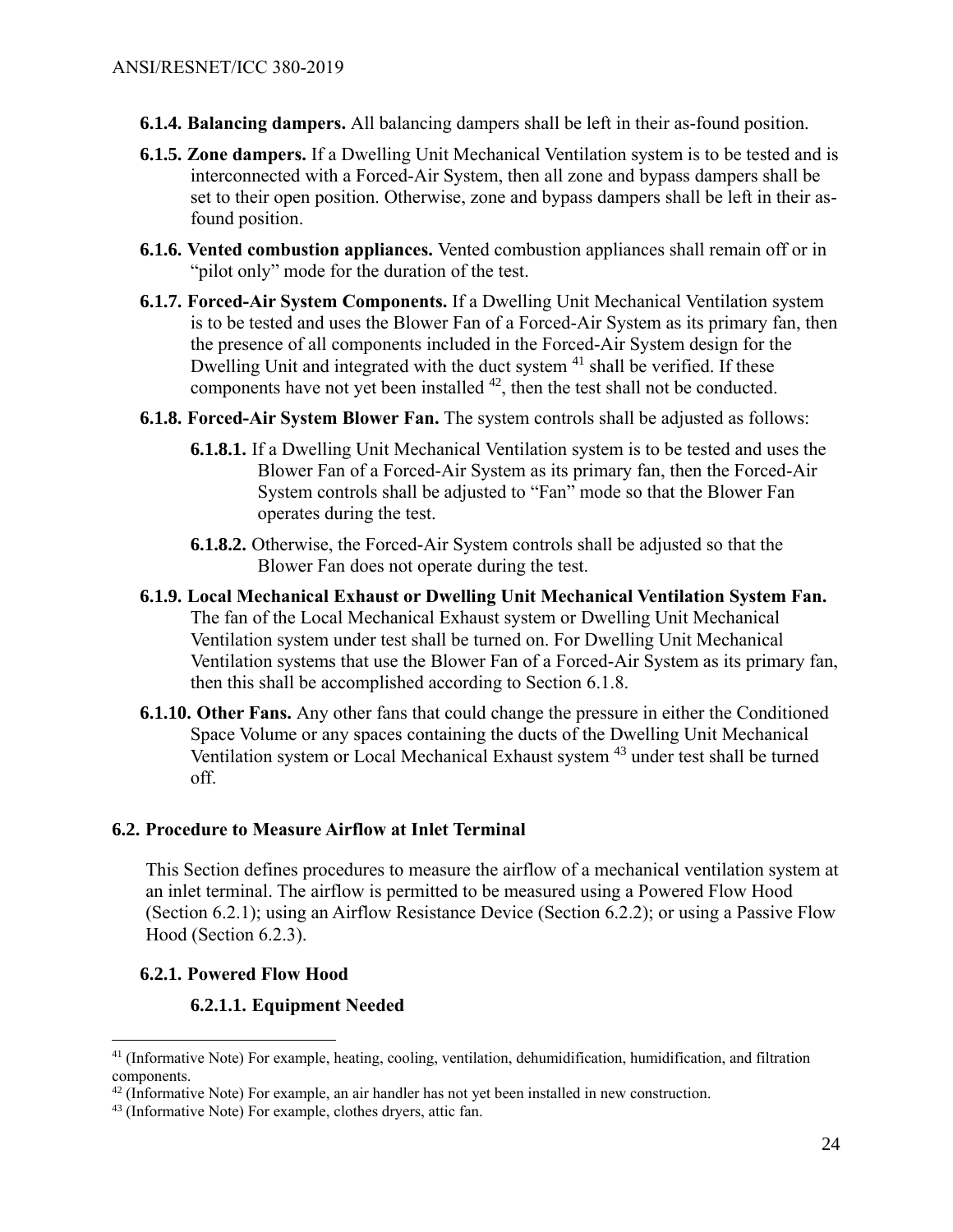The Equipment listed in this section shall have their calibrations checked at the manufacturer's recommended interval, and at least annually if no time is specified.

- **6.2.1.1.1.** Powered Flow Hood. A device consisting of a flow capture element capable of creating an airtight perimeter seal around the inlet terminal; an Airflow Meter capable of measuring the volumetric airflow through the flow capture element with an a maximum error of  $5\%$  or  $5 \text{ cfm}$  (2.5 L/s) or  $0.0025 \text{ m}^3/\text{s}$ , whichever is greater; and a variable-speed Air-Moving Fan that is capable of moving air through the flow capture element and Airflow Meter.
- **6.2.1.1.2.** Manometer. A device that is capable of measuring the static pressure inside the flow capture element relative to the room with a maximum error of 1% of reading or 0.25 Pa (0.0010 in. H2O), whichever is greater.

## **6.2.1.2. Procedure to Conduct Airflow Test**

- **6.2.1.2.1.** The flow capture element of the Powered Flow Hood shall be placed over the inlet terminal, ensuring that an airtight perimeter seal has been created.
- **6.2.1.2.2.** The variable-speed Air-Moving Fan shall be turned on and the airflow adjusted until, using the Manometer, zero pressure difference (+/- 0.1 Pa  $(0.0004$  in  $H<sub>2</sub>O)$ ) is measured between the flow capture element and the room.
- **6.2.1.2.3.** The average volumetric airflow through the Airflow Meter, measured over at least a 10-second period, shall be recorded, and the variable-speed Air-Moving Fan shall be turned off.

## **6.2.2. Airflow Resistance Device**

#### **6.2.2.1. Equipment Needed**

The Equipment listed in this section shall have their calibrations checked at the manufacturer's recommended interval, and at least annually if no time is specified.

- **6.2.2.1.1.** Airflow Resistance Device. A device consisting of a flow capture element that has a known opening area and is capable of creating an airtight perimeter seal around the inlet terminal.
- **6.2.2.1.2.** Manometer. A device that can measure pressure difference with a maximum error of 1% of reading or 0.25 Pa (0.0010 in. H2O), whichever is greater.

## **6.2.2.2. Procedure to Conduct Airflow Test**

**6.2.2.2.1.** The flow capture element of the Airflow Resistance Device shall be placed over the inlet terminal, ensuring that an airtight perimeter seal has been created.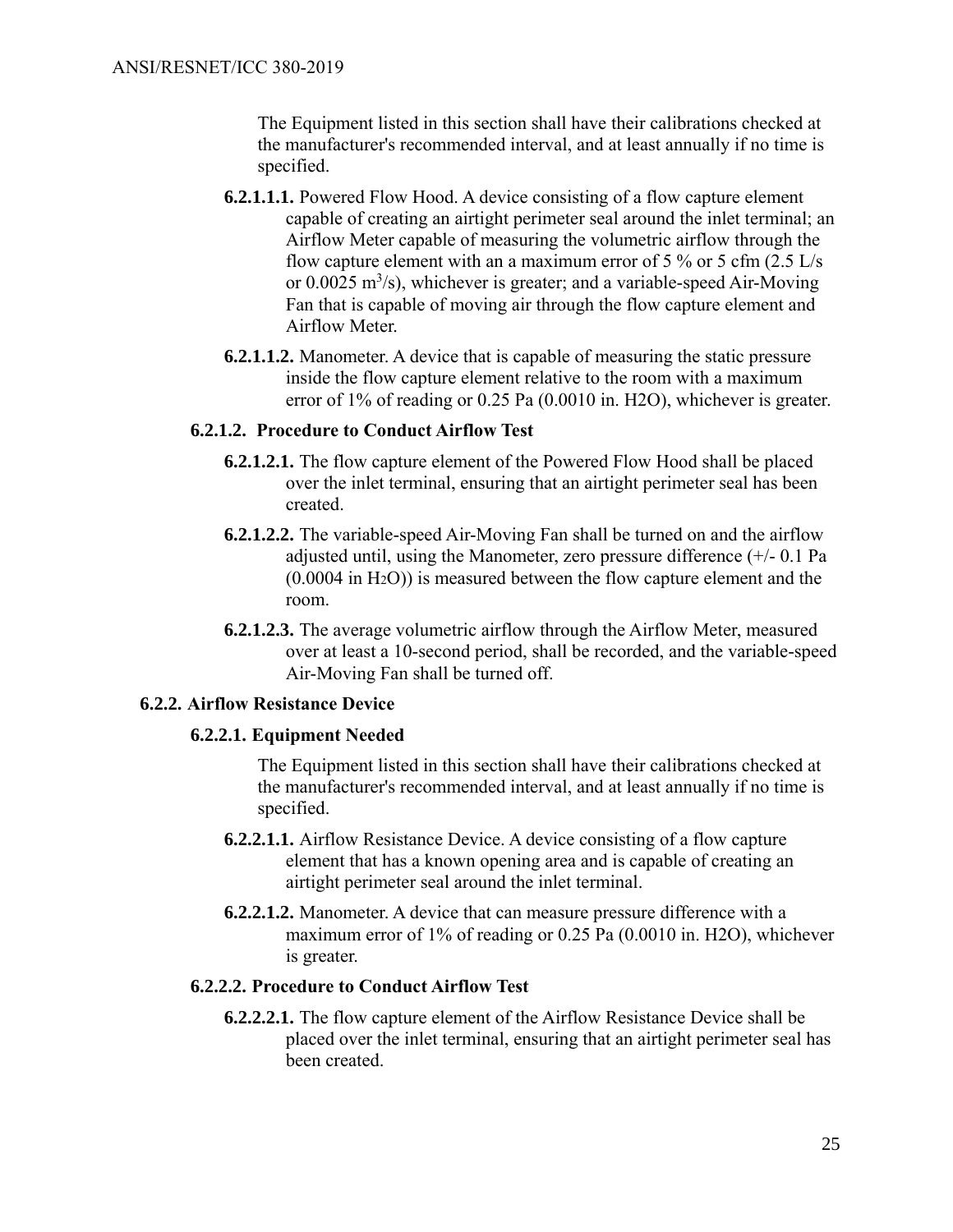- **6.2.2.2.2.** The opening area of the Airflow Resistance Device shall be adjusted until, using the Manometer, the pressure difference between the flow capture element and the room meets the manufacturer's requirements. If no manufacturer's requirement exists then the pressure shall be between 1 and 8 Pa (0.004 and 0.032 in. water).
- **6.2.2.2.3.** The average pressure difference (dP) between the flow capture element and the room, measured over at least a 10-second period, shall be recorded.
- **6.2.2.2.4.** Using the average pressure difference, the airflow shall be calculated using the manufacturer's flow conversion table or, for devices without a flow conversion table, the following equations:

$$
Airflow (CFM) = Opening Area x 1.07 x (dP)^{0.5}
$$
 (11a)

*Airflow* (
$$
L/s
$$
) = *Opening Area* x 0.078 x (*dP*)<sup>0.5</sup> (11b)

- Where: For Eq. 11a, Opening Area is in  $in^2$  and dP is in Pa For Eq. 11b, Opening Area is in cm<sup>2</sup> and dP is in Pa
- **6.2.2.3. Limitations of Procedure.** An Airflow Resistance Device is only permitted to be used on mechanical ventilation systems that do not have multiple duct branches.

#### **6.2.3. Passive Flow Hood**

#### **6.2.3.1. Equipment Needed**

The Equipment listed in this section shall have their calibrations checked at the manufacturer's recommended interval, and at least annually if no time is specified.

- **6.2.3.1.1.** Passive Flow Hood. A device consisting of a flow capture element capable of creating an airtight perimeter seal around the inlet terminal; and an Airflow Meter capable of measuring the volumetric airflow through the flow capture element with a maximum error of 5 % or 5 cfm  $(2.5$  L/s or 0.0025 m<sup>3</sup>/s), whichever is greater.
- **6.2.3.1.2.** Manometer. A device that is capable of measuring pressure difference with a maximum error of 1% of reading or 0.25 Pa (0.0010 in. H2O), whichever is greater.

#### **6.2.3.2. Procedure to Conduct Airflow Test**

- **6.2.3.2.1.** The flow capture element of the Passive Flow Hood shall be placed over the inlet terminal, ensuring that an airtight perimeter seal has been created.
- **6.2.3.2.2.** A tube shall be inserted inside the flow capture element between the Airflow Meter and inlet terminal to allow for measurement of the pressure difference between inside the Passive Flow Hood and the room. Devices that have a built-in pressure tube are acceptable.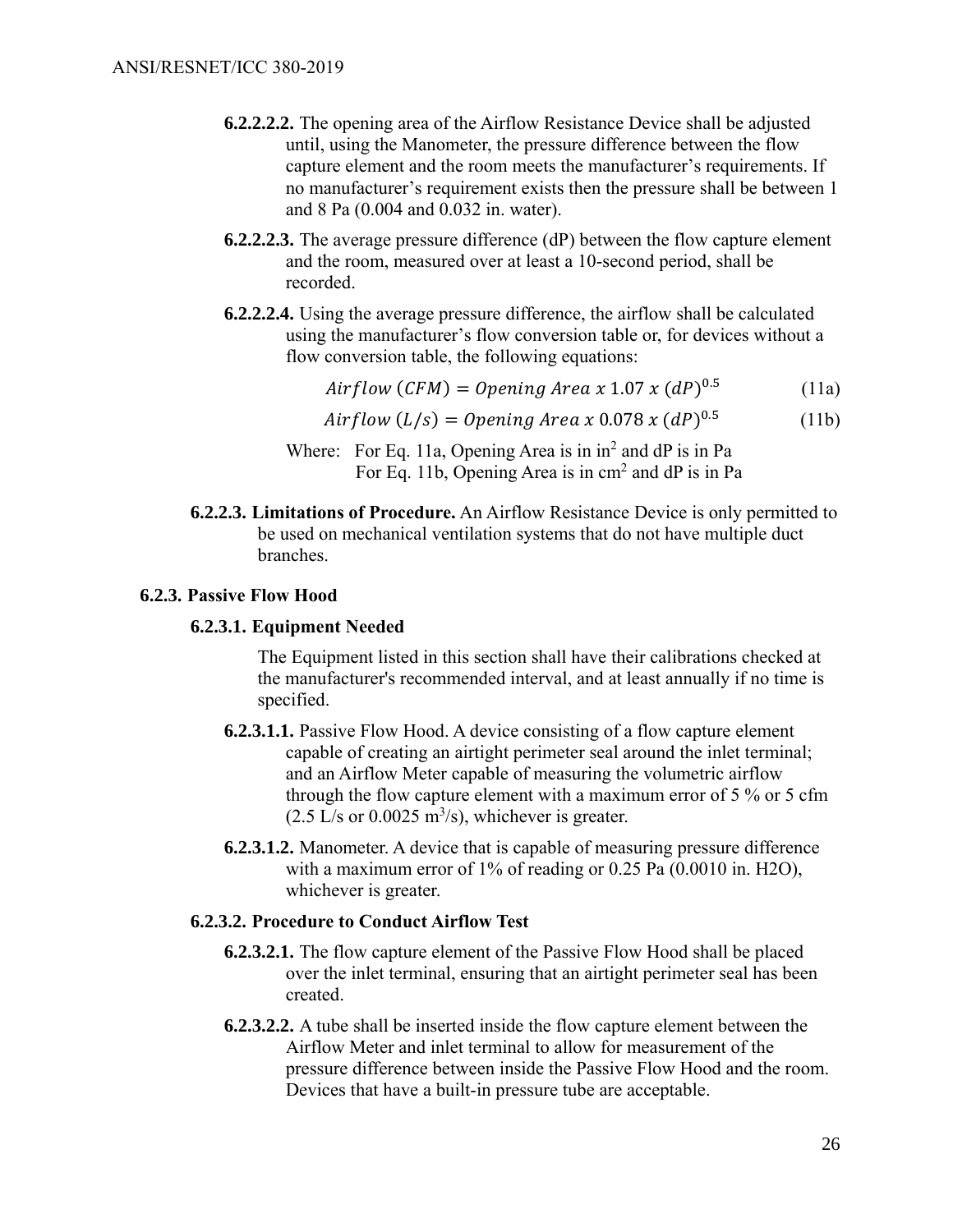- **6.2.3.2.3.** The pressure difference between the flow capture element and the room shall be measured. The procedure shall be terminated and no results recorded if: (1) the pressure difference exceeds test equipment manufacturer's recommendations, or (2) there is no manufacturer recommendation, and the pressure difference is more than 8 Pa.
- **6.2.3.2.4.** The airflow through the Airflow Meter shall be averaged over at least a 10-second period.

## **6.3. Procedure to Measure Airflow at Outlet Terminal**

This Section defines procedures to measure the airflow of a mechanical ventilation system at an outlet terminal. The airflow is permitted to be measured using a Powered Flow Hood (Section 6.3.1) or using a Bag Inflation Device (Section 6.3.2).

**6.3.1. Powered Flow Hood.** To measure airflow at an outlet terminal using a Powered Flow Hood, Section 6.2.1 shall be followed except with all occurrences of the phrase "inlet terminal" replaced with "outlet terminal".

## **6.3.2. Bag Inflation Device**

 $\overline{a}$ 

## **6.3.2.1. Equipment Needed**

**6.3.2.1.1.** Bag Inflation Device. A flow capture element capable of creating an airtight perimeter seal around the outlet terminal that is connected to a plastic bag of known volume and holds the bag open<sup>44</sup>, and a shutter that controls airflow into the bag.

> The plastic bag shall be selected such that three or more measurements of a single outlet terminal produce results that are within 20% of each other.

The volume of the plastic bag shall be selected such that the bag will completely fill with air from the outlet terminal in the range of 3 to 20 seconds.

**6.3.2.1.2.** Stopwatch. A stopwatch capable of recording elapsed time +/- 0.1 seconds.

## **6.3.2.2. Procedure to Conduct Airflow Test**

- **6.3.2.2.1.** The bag shall be completely emptied of air and the shutter closed to prevent airflow into the bag.
- **6.3.2.2.2.** The Bag Inflation Device shall be placed over the outlet terminal.
- **6.3.2.2.3.** The shutter shall be removed rapidly and the Stopwatch started.
- **6.3.2.2.4.** The Stopwatch shall be stopped when the bag is completely filled with air from the outlet terminal and the elapsed time recorded.
- **6.3.2.2.5.** The airflow shall be calculated using the following equations:

<sup>&</sup>lt;sup>44</sup> (Informative Note) For example, a lightweight frame made of wood, plastic or metal wire.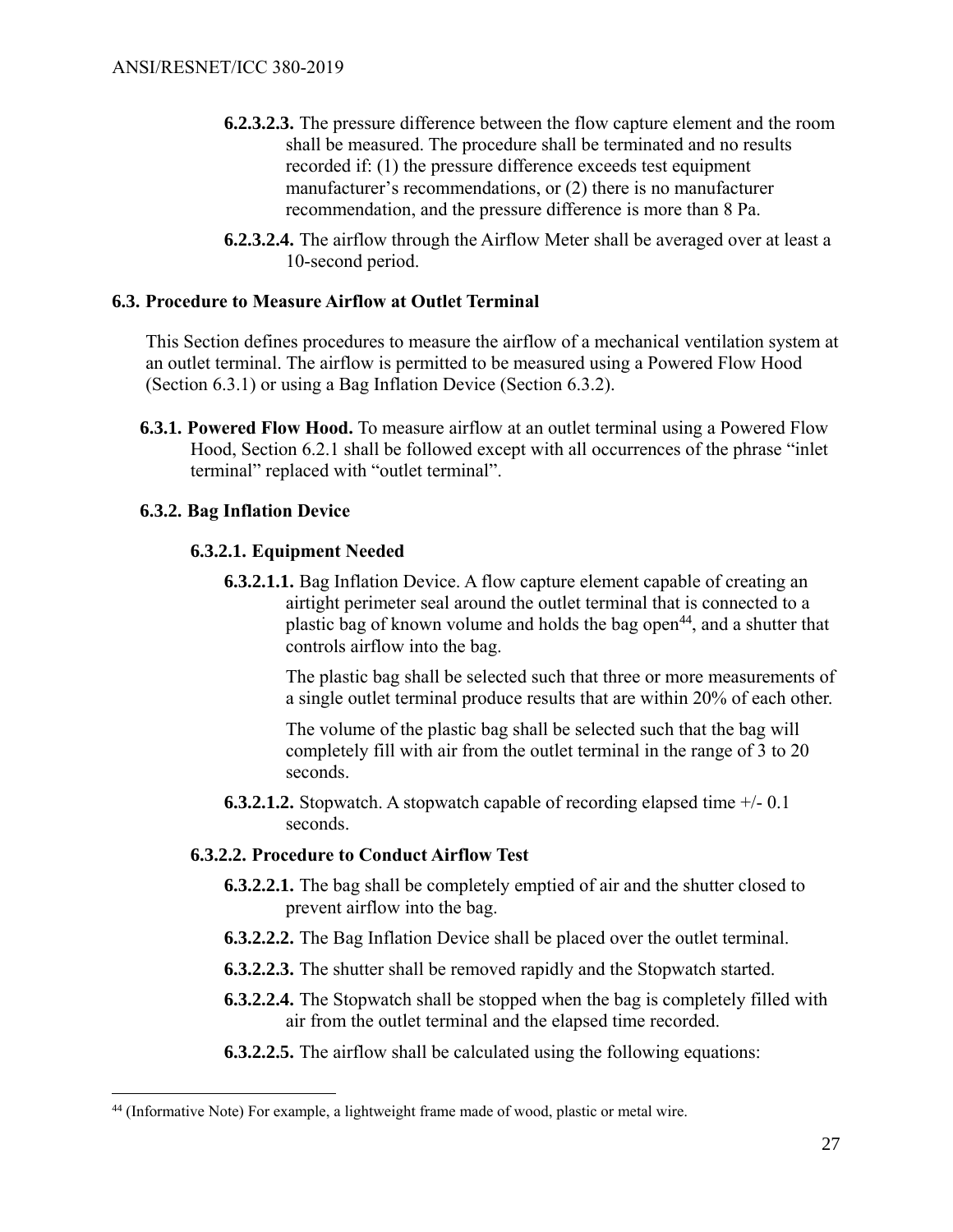$$
Airflow (CFM) = \frac{8 \times Volume}{Elapse d Time}
$$
 (12a)

$$
Airflow (L/s) = \frac{4 \times Volume}{Elapse d Time}
$$
 (12b)

Where: Volume  $=$  The volume of the plastic bag, in gallons Elapsed Time = The time that elapsed until the bag was filled, in seconds.

#### **6.4. Procedure to Measure Airflow Mid-Stream in the Ventilation Duct**

This Section defines a procedure to measure the airflow of a mechanical ventilation system mid-stream in the ventilation duct. The airflow is permitted to be measured using an Airflow Measurement Station (Section 6.4.1) or using an Integrated Diagnostic Tool (Section 6.4.3).

#### **6.4.1. Equipment Needed**

- **6.4.1.1.** Airflow Measurement Station. An Airflow Measurement Instrument capable of simultaneously measuring and averaging velocity pressure across a duct diameter with a maximum error of 10% or 5 CFM (2.5 L/s), whichever is greater, coupled with a section of permanently installed smooth-walled ductwork designed to facilitate accurate readings. The Airflow Measurement Instrument shall either be temporarily inserted into the Station for the duration of the procedure or be permanently installed as part of the Station.<sup>45</sup> The Airflow Measurement Instrument shall contain a port that allows it to be connected to a Manometer. Any temporary air flow station shall have its calibration checked at the manufacturer's recommended interval, and at least annually if no time is specified.
- **6.4.1.2.** Manometer. A device that is capable of measuring pressure difference with a maximum error of 1% of reading or 0.25 Pa (0.0010 in. H2O), whichever is greater.

## **6.4.2. Procedure to Conduct Airflow Test**

- **6.4.2.1.** The Air Flow Measurement Station shall be installed in an accessible location, per manufacturer's instructions, or it shall be verified that such a device has been installed and is accessible. If the Airflow Measurement Instrument is not permanently installed, it shall be inserted into the measurement port of the Station.
- **6.4.2.2.** The installation shall be visually verified to comply with the Airflow Measurement Instrument's specifications for minimum distance to both upstream and downstream duct fittings and fan outlets.<sup>46</sup>
- **6.4.2.3.** The cross-sectional area of the duct at the Station shall be recorded in  $ft<sup>2</sup>$  or  $m^2$ .

<sup>45</sup> (Informative Note) For example, as part of a manufacturer-assembled device consisting of the instrument factorymounted in a housing.

<sup>46</sup> (Informative Note) To minimize turbulence and ensure an accurate reading.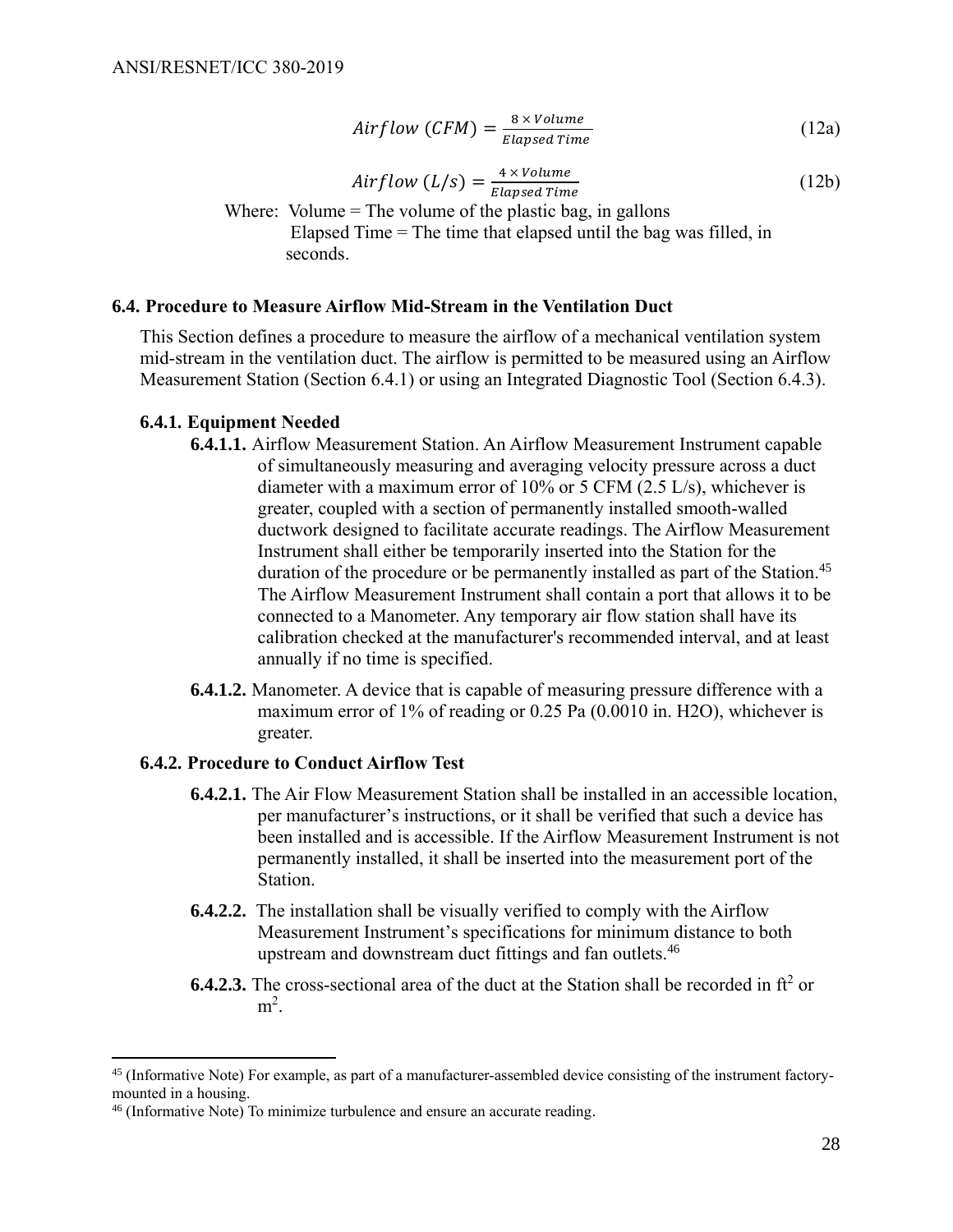- **6.4.2.4.** The Manometer shall be connected to the Airflow Measurement Instrument, and the average velocity pressure, measured over at least a 10-second period, shall be recorded.
- **6.4.2.5.** If the Airflow Measurement Instrument is not permanently installed, then it shall be removed and the port sealed with a sheet metal plug or metallic tape.
- **6.4.2.6.** Using the average velocity pressure, the average velocity in feet per minute (FPM) or meter per second (m/s) shall be calculated using the Airflow Measurement Instrument manufacturer's velocity conversion table or equation.
- **6.4.2.7.** Equation 13 shall be used to convert the average velocity to airflow.

 $Airflow (CFM) = V x A$  (13a)

 $Airflow (L/s) = 1000 x V x A$  (13b)

Where:

For Equation 13a,  $V =$  Velocity, in fpm, and  $A =$  Cross-Sectional Duct Area, in  $ft^2$ .

For Equation 13b,  $V =$  Velocity, in m/s, and  $A =$  Cross-Sectional Duct Area, in  $m^2$ .

## **6.4.3. Integrated Diagnostic Tool**

#### **6.4.3.1. Equipment**

- **6.4.3.1.1. Integrated Diagnostic Tool.** A tool that is integrated into the ventilation equipment<sup>47</sup> that permits assessment of airflow. The maximum error of the integrated diagnostic tool shall be 15% of the highest flow setting of the ventilation equipment.
- **6.4.3.2. Procedure to Conduct Airflow Test**. Follow the manufacturer-provided instructions for the Integrated Diagnostic Tool to determine the airflow.

#### **7. Air Handler Flow**

**7.1.** The air handler flow shall be measured in accordance with ASHRAE 152 or ASTM E1554M.

#### **8. Hazards**

 $\overline{a}$ 

**8.1. Equipment Guards -** The air-moving equipment shall be listed by an accredited certification body<sup>48</sup> and include all proper guards or cages to house the fan or blower and to prevent accidental access to any moving parts of the equipment.

 $47$  (Informative Note) For example, pressure taps, a device that measures a parameter such as watt draw that can be translated to airflow.

 $^{48}$  (Informative Note) Listing is indicated by the certification body's certification mark on the equipment such as "UL", "CSA", "CE" or equivalent.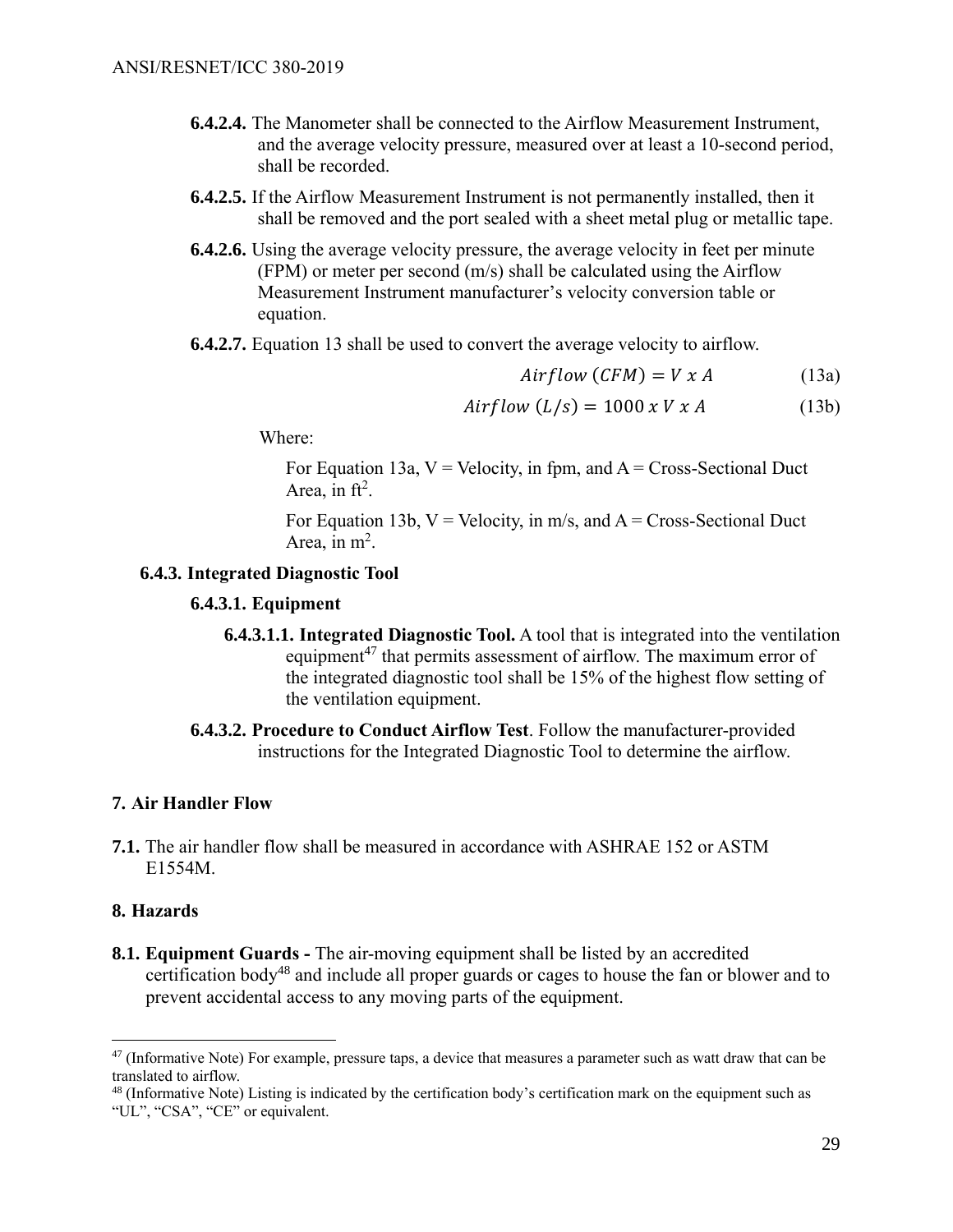- **8.2. Personal Protective Equipment** Use of safety equipment appropriate for general fieldwork is required; all local or federal OSHA requirements shall be followed.
- **8.3. Debris and Fumes -** The blower or fan forces a large volume of air into or out of a building or Dwelling Unit while in operation. Caution shall be exercised against sucking debris or exhaust gases from fireplaces and flues into the interior of the building or Dwelling Unit. Care shall be exercised to prevent damage to internal furnishings, plants or pets due to influx of cold, warm or humid air. If the building or Dwelling Unit will not remain unoccupied, except for testing personnel during the test, care shall be exercised regarding the potential for the fans to introduce respiratory hazards to the breathing zone of the occupied space.
- **8.4. Access and Working Space** The testing procedures for ventilation flow measurements sometimes require the use of ladders and/or access to equipment rooms, unfinished attics, and other volumes containing air distribution ducting in the building or Dwelling Unit that are not intended for occupancy. Caution must be exercised in these spaces to avoid injury and damage to the building or Dwelling Unit.

## **9. Normative References**

ACCA, "Manual B Balancing and Testing Air and Hydronic Systems", Air Conditioning Contractors of America, Arlington, VA.

ACCA, "Manual D Residential Duct Systems", [ANSI/ACCA 1 Manual D-2016], Air Conditioning Contractors of America, Arlington, VA.

ACCA, "Manual J Residential Load Calculation," 8th Edition, [ANSI/ACCA 2 Manual J-2016]. Air Conditioning Contractors of America, Arlington, VA.

ACCA, "Manual S Residential Heating and Cooling Equipment Selection", 2nd Edition, [ANSI/ACCA 3 Manual S-2014]. Air Conditioning Contractors of America, Arlington, VA.

ANSI/RESNET/ICC 301-2019 "Standard for the Calculation and Labeling of the Energy Performance of Dwelling and Sleeping Units using an Energy Rating Index" and ANSI approved Addenda. Residential Energy Services Network, Oceanside, CA.

ASHRAE Standard 62.2-2016 "Ventilation and Acceptable Indoor Air Quality in Low-Rise Residential Buildings", ASHRAE, Atlanta, GA.

ASHRAE 152-2014 "Method of Test for Determining the Design and Seasonal Efficiencies of Residential Thermal Distribution Systems", ASHRAE, Atlanta, GA.

ASTM E1554-13 "Standard Test Methods for Determining Air Leakage of Air Distribution Systems by Fan Pressurization", published by ASTM International, www.astm.org

ASTM E779-10 "Standard Test Method for Determining Air Leakage Rate by Fan Pressurization", published by ASTM International, www.astm.org

International Building Code 2018, International Code Council, Washington, D.C.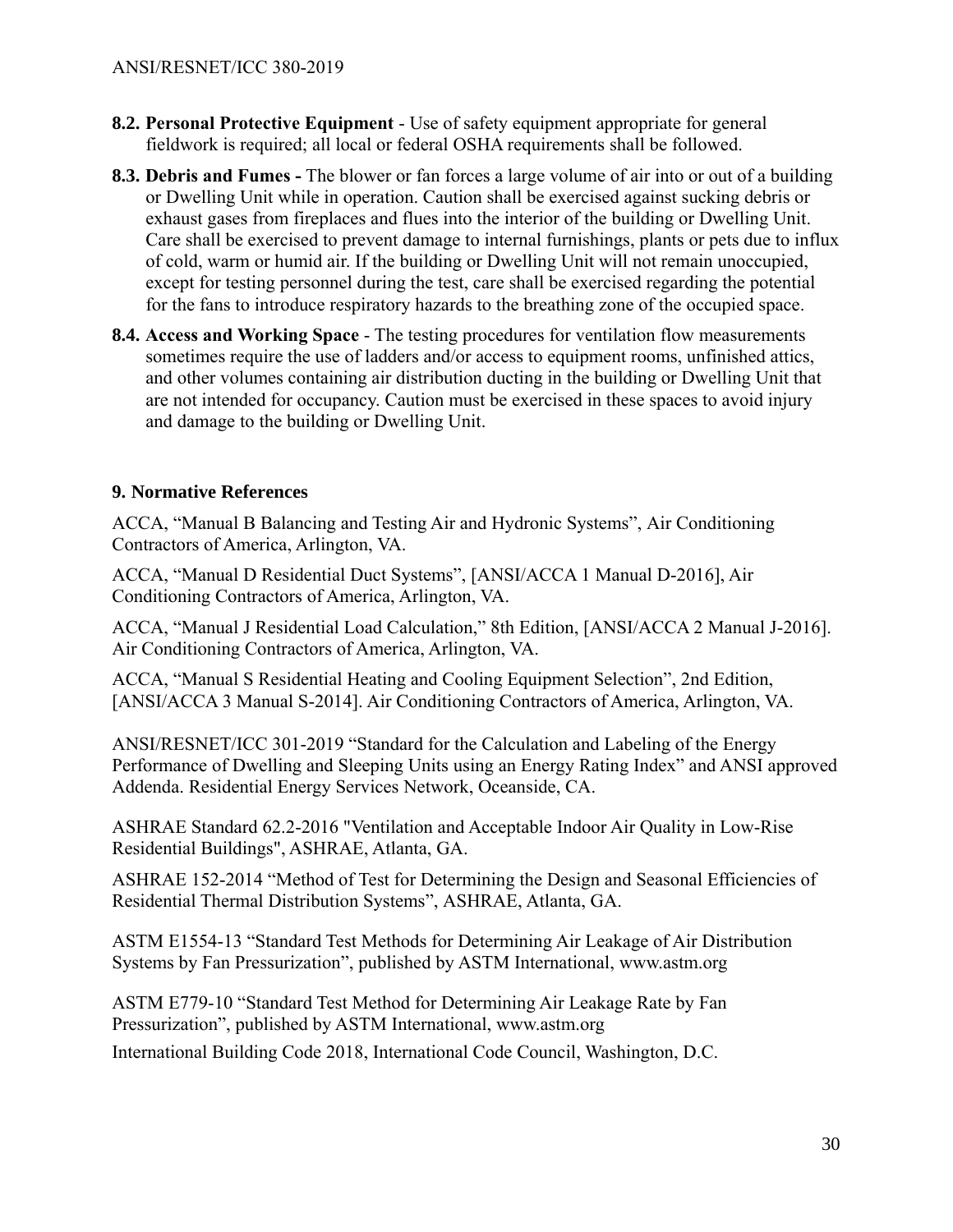## **10. Informative References**

American National Standards Institute, ANSI, (http://www.ansi.com) International Code Council, ICC, (http://www.iccsafe.org) Occupational Safety and Health Administration, OSHA, (https://www.osha.gov) Residential Energy Services Network, Inc., RESNET, [\(http://www.resnet.us\)](http://www.resnet.us/)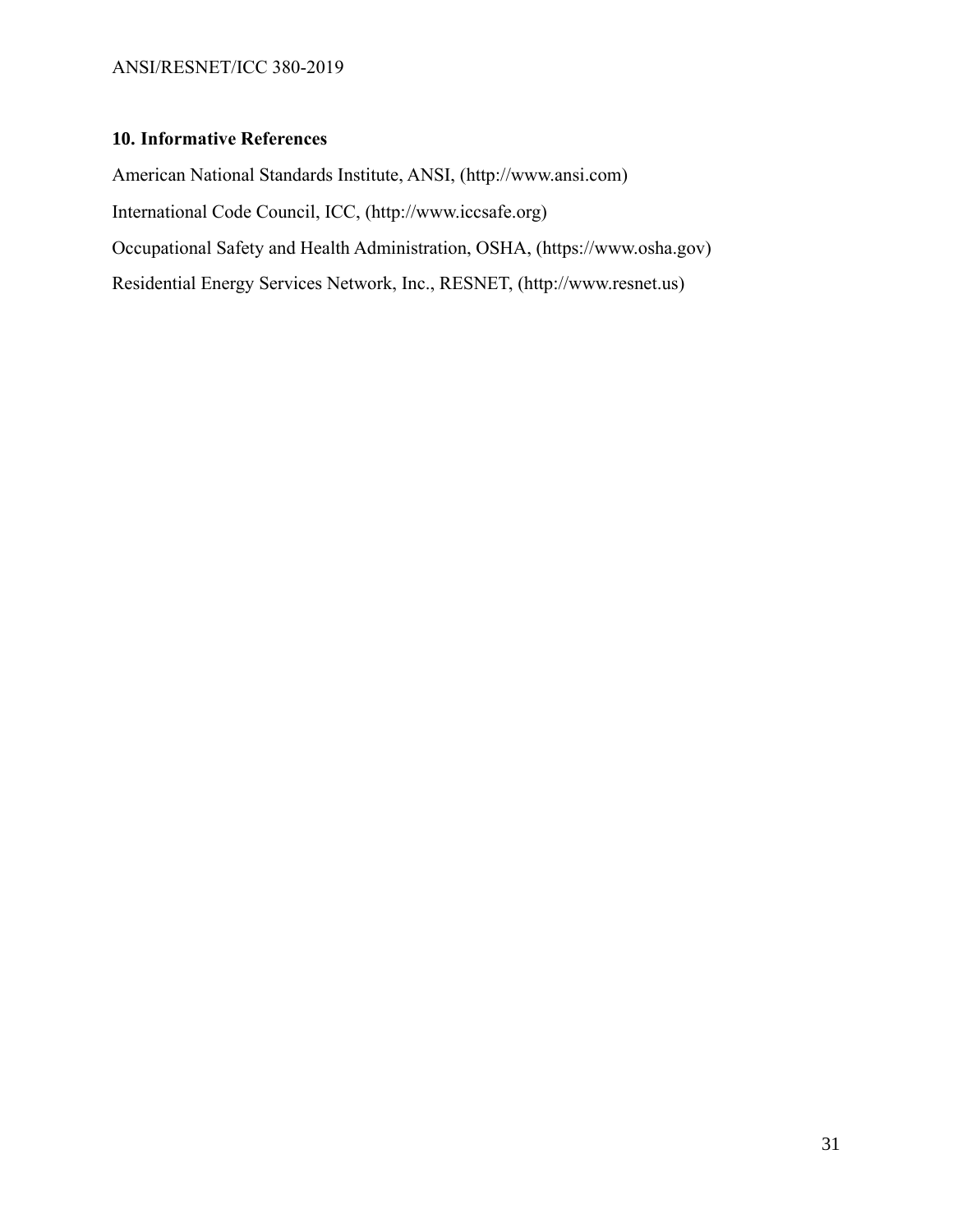# **Informative Annex A**

| <b>Space Type</b>                                                                                                                                                                                                                                                                                                                                                                                    | Included In the Following Categories?           |                               |                                          |                                          |  |  |  |
|------------------------------------------------------------------------------------------------------------------------------------------------------------------------------------------------------------------------------------------------------------------------------------------------------------------------------------------------------------------------------------------------------|-------------------------------------------------|-------------------------------|------------------------------------------|------------------------------------------|--|--|--|
|                                                                                                                                                                                                                                                                                                                                                                                                      | Conditioned<br>Space Volume                     | Unconditioned<br>Space Volume | Conditioned<br>Floor Area                | Infiltration<br>Volume                   |  |  |  |
| Space conditioned to 68/78F (excluding attics,<br>basements, crawlspaces, garages, and<br>sunrooms, which are addressed below)                                                                                                                                                                                                                                                                       | Yes                                             |                               | Yes                                      | Yes                                      |  |  |  |
| Attic                                                                                                                                                                                                                                                                                                                                                                                                |                                                 |                               |                                          |                                          |  |  |  |
| Attic air sealed & insulated at roof deck, and<br>conditioned <sup>1</sup>                                                                                                                                                                                                                                                                                                                           | Yes                                             |                               |                                          | <b>Sometimes</b>                         |  |  |  |
| Attic air sealed & insulated at roof deck, but not<br>conditioned                                                                                                                                                                                                                                                                                                                                    |                                                 | Yes                           |                                          | <b>Sometimes</b>                         |  |  |  |
| Attic not air sealed & insulated at roof deck                                                                                                                                                                                                                                                                                                                                                        |                                                 | Yes                           |                                          |                                          |  |  |  |
| Walls                                                                                                                                                                                                                                                                                                                                                                                                |                                                 |                               |                                          |                                          |  |  |  |
| Wall assembly, where at least one horizontally-<br>adjacent space is conditioned, and where it is<br>part of the subject Dwelling Unit (it is not<br>adjacent to another Dwelling Unit)                                                                                                                                                                                                              | Yes                                             |                               | Yes                                      | Yes                                      |  |  |  |
| Wall assembly, where both horizontally-<br>adjacent spaces are conditioned, and where one<br>of the spaces is not part of the subject Dwelling<br>Unit (it is a wall that separates the subject<br>Dwelling Unit from an adjacent Dwelling Unit)                                                                                                                                                     | Yes, but only 1/2<br>of the wall is<br>included |                               | Yes, but only<br>1/2 of the wall<br>area | Yes, but<br>only 1/2 of<br>the<br>volume |  |  |  |
| Wall assembly, with both horizontally-adjacent<br>spaces unconditioned                                                                                                                                                                                                                                                                                                                               |                                                 | Yes                           |                                          |                                          |  |  |  |
| Floors                                                                                                                                                                                                                                                                                                                                                                                               |                                                 |                               |                                          |                                          |  |  |  |
| Floor assembly, where volume above & below is<br>conditioned, and where it is part of the subject<br>Dwelling Unit (floor cavity above the subject<br>Dwelling Unit's ceiling), or bottom-floor floor<br>cavity below the subject Dwelling Unit). All<br>floor cavities are part of the subject Dwelling<br>Unit when there are no other Dwelling Units<br>above or below the subject Dwelling Unit. | Yes                                             |                               |                                          | Yes                                      |  |  |  |
| Floor assembly, with either volume above or<br>below unconditioned                                                                                                                                                                                                                                                                                                                                   |                                                 | Yes                           |                                          | Yes                                      |  |  |  |
| Floor assembly, with both volume above and<br>below unconditioned                                                                                                                                                                                                                                                                                                                                    |                                                 | Yes                           |                                          |                                          |  |  |  |
| Crawlspaces                                                                                                                                                                                                                                                                                                                                                                                          |                                                 |                               |                                          |                                          |  |  |  |
| Unvented crawlspace, conditioned <sup>1</sup>                                                                                                                                                                                                                                                                                                                                                        | Yes                                             |                               |                                          | <b>Sometimes</b>                         |  |  |  |
| Unvented crawlspace, not conditioned                                                                                                                                                                                                                                                                                                                                                                 |                                                 | Yes                           |                                          | <b>Sometimes</b><br>3                    |  |  |  |
| Vented crawlspace                                                                                                                                                                                                                                                                                                                                                                                    |                                                 | Yes                           |                                          |                                          |  |  |  |